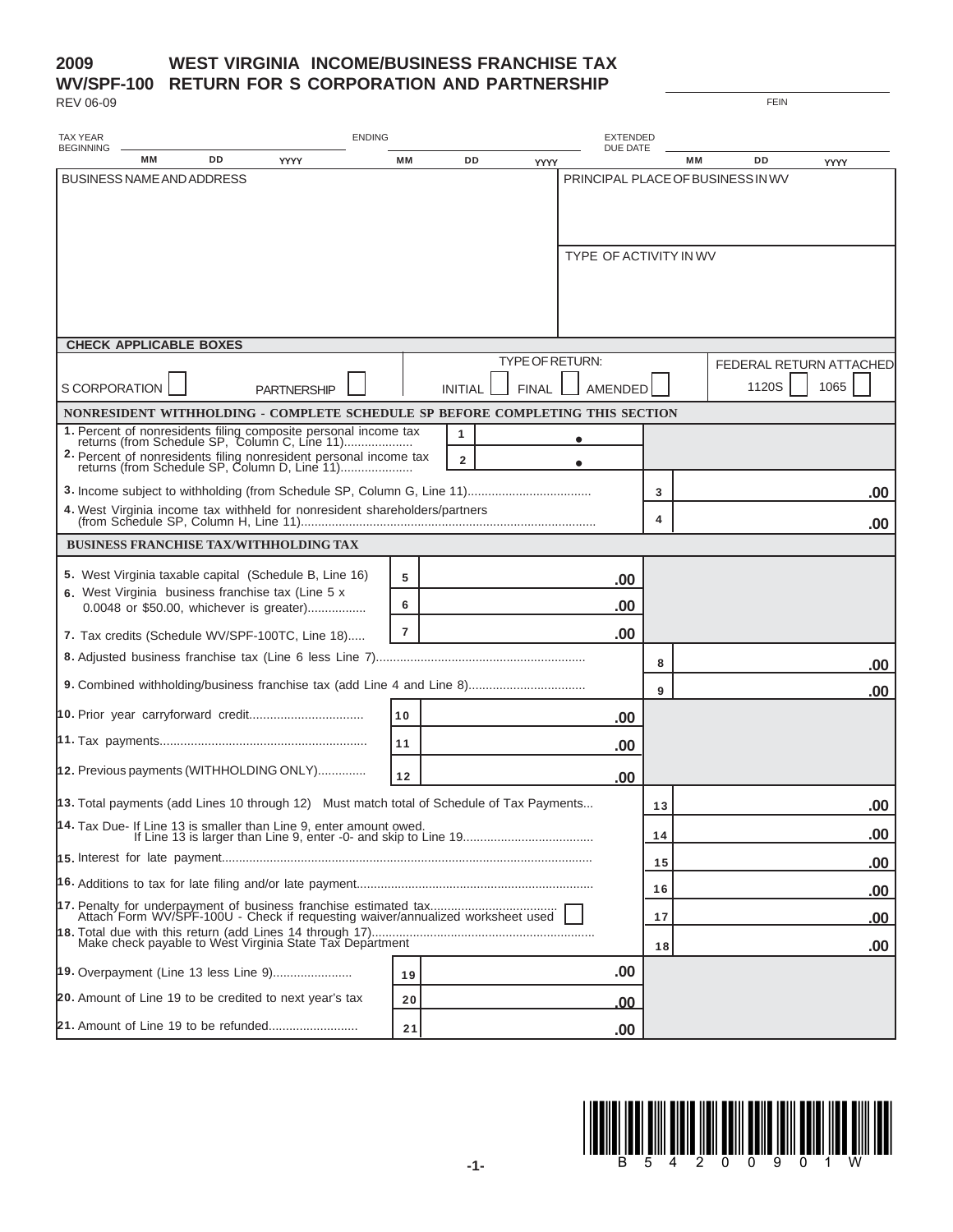#### **WV/SPF-100 WEST VIRGINIA INCOME/BUSINESS FRANCHISE TAX - 2009 RETURN FOR S CORPORATION AND PARTNERSHIP** REV 06-09

| <b>SCHEDULE A - INCOME/LOSS</b>                                                                                                                                                                                                                |                       |
|------------------------------------------------------------------------------------------------------------------------------------------------------------------------------------------------------------------------------------------------|-----------------------|
| 1. Income/Loss: S Corporation use Federal Form 1120S; Partnership use Federal Form 1065                                                                                                                                                        |                       |
| 2. Other income: S Corporation use Federal Form 1120S, Schedule K and K-1, supplemental income;                                                                                                                                                | .00<br>1              |
|                                                                                                                                                                                                                                                | $\overline{2}$<br>.00 |
| 3. Other expenses/deductions: S Corporation use Federal form 1120S, Schedule K; Partnership use Federal                                                                                                                                        | 3<br>.00              |
|                                                                                                                                                                                                                                                | 4<br>.00              |
|                                                                                                                                                                                                                                                | 5<br>.00              |
| 6. Modified federal income (sum of Lines 4 and 5). Wholly WV business go to Line 12; Multistate Corporation go to Line 7. Modified federal Partnership income (sum of Lines 4 and 5), go to Line 8                                             | 6<br>.00              |
| 7-Total nonbusiness income allocated everywhere: S CORPORATION ONLY use Form WV/SPF-100APT,                                                                                                                                                    | $\overline{7}$<br>.00 |
|                                                                                                                                                                                                                                                | 8<br>.00              |
| 9. West Virginia apportionment factor: (Round to 6 decimal places) from<br>WV/SPF-100APT, S Corporation use Schedule B, Line 8; or Part 2, Column 3;<br>or Part 3, Column 3; Partnership use Schedule B, Line 8<br>9 <sup>1</sup><br>$\bullet$ |                       |
| 10. West Virginia apportioned income (Line 8 multiplied by Line 9) If Line 10 shows a loss, omit Page 1,<br>Lines 1 through 4. However you must complete Schedule SP. S Corporations complete Lines 11 and 12                                  | .00<br>10             |
| 11. Nonbusiness income allocated to West Virginia; S CORPORATION ONLY. Use Form WV/SPF-100APT,                                                                                                                                                 |                       |
| 12. West Virginia income (Wholly WV S-Corporations enter Line 6: Multistate Corporations add Lines 10 and 11).                                                                                                                                 | 11<br>.00             |
| If Line 12 shows a loss, omit Page 1, Lines 1 through 4. However, you must complete Schedule SP                                                                                                                                                | .00<br>12             |
| <b>SCHEDULE A-1 - MODIFICATIONS TO FEDERAL PARTNERSHIP INCOME</b>                                                                                                                                                                              |                       |
| <b>INCREASING</b>                                                                                                                                                                                                                              | 13<br>.00             |
| 13. Interest income from obligations or securities of any state, or political subdivision other than this state                                                                                                                                |                       |
| 14. US Government obligation interest or dividends exempt from federal but not exempt from state tax, less                                                                                                                                     | 14<br>.00             |
| 15. Interest expenses deducted on your federal return on indebtedness to purchase or carry securities                                                                                                                                          | 15<br>.00             |
|                                                                                                                                                                                                                                                | .00<br>16             |
| <b>DECREASING</b>                                                                                                                                                                                                                              |                       |
|                                                                                                                                                                                                                                                | .00<br>17             |
| 18. US Government obligation interest or dividends subject to federal but exempt from state tax, less related                                                                                                                                  | .00<br>18             |
| 19. Refund or credit of income taxes or taxes based upon income, imposed by this state or any other jurisdiction,                                                                                                                              | 19<br>.00             |
|                                                                                                                                                                                                                                                | 20<br>.00             |
|                                                                                                                                                                                                                                                |                       |
| <b>NET</b>                                                                                                                                                                                                                                     |                       |
| 21. Net modifications to federal partnership income - Line 16 less Line 20. Enter here and on Schedule A, Line 5 21<br><b>TYPE</b>                                                                                                             | .00                   |

Under penalties of perjury, I declare that I have examined this return (including accompanying schedules and statements) and to the best of my knowledge and belief it is true and complete. All appropriate sections of the return must be completed. An incomplete return will not be accepted as timely filed. Checking this box indicates waiver of my/our rights of confidentiality for the purpose of contacting the preparer regarding this return.

| Signature of Officer/Partner or Member | Name of Officer/Partner or member-print | Title | Date | <b>Business Phone Number</b> |
|----------------------------------------|-----------------------------------------|-------|------|------------------------------|
|                                        |                                         |       |      |                              |
| Paid preparer's signature              | Firm's name and address                 |       | Date | Preparer phone number        |

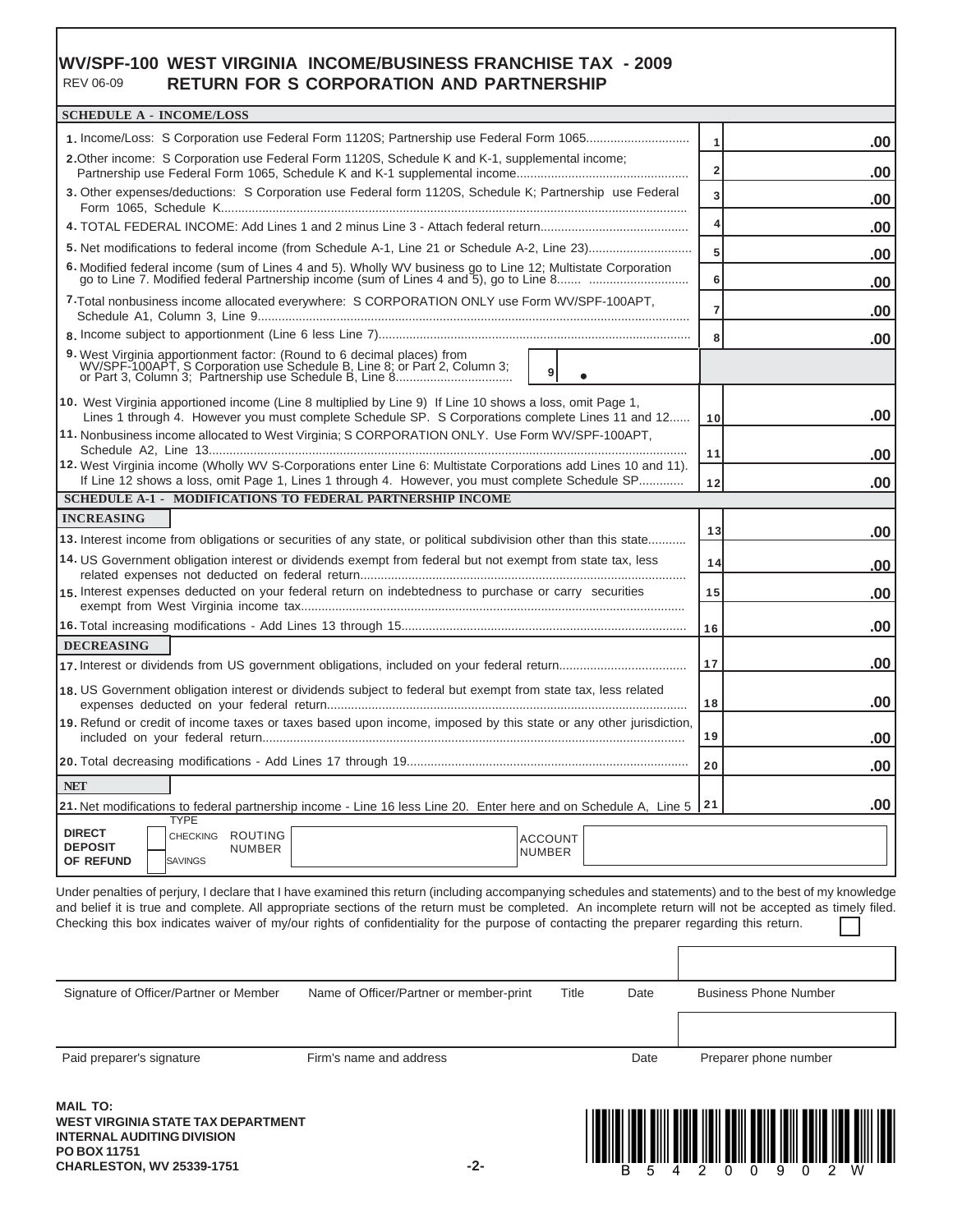#### **WV/SPF-100 WEST VIRGINIA INCOME/BUSINESS FRANCHISE TAX 2009** REV 06-09 **RETURN FOR S CORPORATION AND PARTNERSHIP**

# **SCHEDULE A-2 - MODIFICATIONS TO FEDERAL S CORPORATION INCOME**

**FEIN** 

| SCHEDULE A-2 - MODIFICATIONS TO FEDERAL S CORPORATION INCOME<br>S CORPORATION INCOME TAX - CALCULATION OF WEST VIRGINIA TAXABLE INCOME (11-24-6 and 6a) |                |     |
|---------------------------------------------------------------------------------------------------------------------------------------------------------|----------------|-----|
|                                                                                                                                                         |                |     |
|                                                                                                                                                         | 1              | .00 |
| 2. U.S. Government obligation interest or dividends not exempt from state tax, less related                                                             | $\overline{2}$ | .00 |
| 3. Income taxes or taxes based upon net income, imposed by this state or any other jurisdiction,                                                        | 3              | .00 |
| 4. Federal depreciation/amortization for WV water/air pollution control facilities -                                                                    | 4              | .00 |
| 5. Unrelated business taxable income of a corporation exempt from federal tax (IRC 512)                                                                 | 5              | .00 |
|                                                                                                                                                         | 6              | .00 |
| 7. Federal deduction for charitable contributions to Neighborhood Investment Programs if                                                                | 7              | .00 |
|                                                                                                                                                         | 8              | .00 |
|                                                                                                                                                         | 9              | .00 |
|                                                                                                                                                         | 10             | .00 |
|                                                                                                                                                         | 11             | .00 |
| 12. Refund or credit of income taxes or taxes based upon net income, imposed by this state or any                                                       | 12             | .00 |
| 13. Interest expense on obligations or securities of any state or its political subdivisions,                                                           | 13             | .00 |
| 14. Salary expense not allowed on federal return due to claiming the federal jobs credit                                                                | 14             | .00 |
|                                                                                                                                                         | 15             | .00 |
|                                                                                                                                                         | 16             | .00 |
|                                                                                                                                                         | 17             | .00 |
| 18. Cost of West Virginia water/air pollution control facilities - wholly WV only                                                                       | 18             | .00 |
| 19. Employer contributions to medical savings accounts (WV Code §33-16-15) included in federal                                                          | 19             | .00 |
|                                                                                                                                                         | 20             | .00 |
| 21. Allowance for governmental obligations/obligations secured by residential property                                                                  | 21             | .00 |

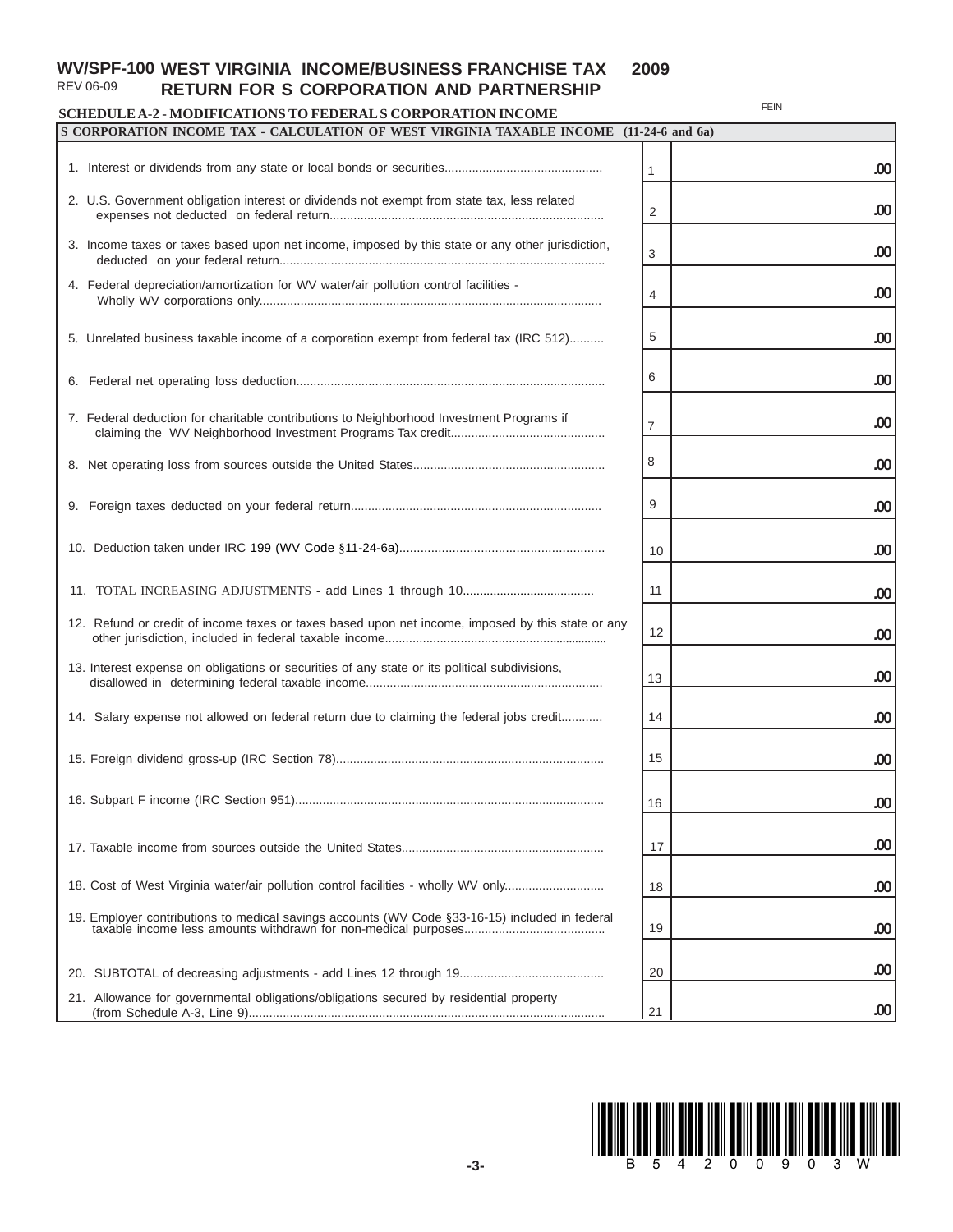#### **WV/SPF-100 WEST VIRGINIA INCOME/BUSINESS FRANCHISE TAX 2009** REV 06-09 **RETURN FOR S CORPORATION AND PARTNERSHIP**

|                                                                                                                                                                          | <b>FEIN</b> |
|--------------------------------------------------------------------------------------------------------------------------------------------------------------------------|-------------|
|                                                                                                                                                                          | 22<br>.00   |
| 23. Net modifications to Federal S Corporation Income - Line 11 less Line 22. Enter here and                                                                             | .00<br>23   |
| SCHEDULE A-3 - ALLOWANCE FOR GOVERNMENTAL OBLIGATIONS/OBLIGATIONS SECURED BY RESIDENTIAL PROPERTY<br>$(11-24-6(f))$                                                      |             |
|                                                                                                                                                                          | $.00 \,$    |
|                                                                                                                                                                          | .00<br>2    |
| Investments or loans primarily secured by mortgages or deeds of trust on residential property<br>3.                                                                      | 3<br>.00    |
| 4. Loans primarily secured by a lien or security agreement on a mobile home or double-wide                                                                               | 4<br>.00    |
|                                                                                                                                                                          | 5<br>.00    |
|                                                                                                                                                                          | 6<br>.00    |
| 7. Line 5 divided by Line 6 (round to six (6) decimal places)                                                                                                            |             |
| 8. Adjusted income - Add Schedule A, Line 4 and Schedule A-2, Line 11 minus Schedule A-2 Line<br>20 plus total from Form WV/SPF-100APT, Schedule A2, Lines 10 through 12 | 8<br>.00    |
| 9. ALLOWANCE - Line 7 x Line 8, disregard sign - enter here and on Schedule A-2 Line 21                                                                                  | 9<br>.00    |

| <b>SCHEDULE OF TAX PAYMENTS</b> |                                                       |    |                                      |  |                    |     |                                                                     |                   |
|---------------------------------|-------------------------------------------------------|----|--------------------------------------|--|--------------------|-----|---------------------------------------------------------------------|-------------------|
| Name of business                | West Virginia Account<br><b>Identification Number</b> | MM | Date of Payment<br>YEAR<br><b>DD</b> |  | Indicate<br>if EFT |     | Type: withholding,<br>estimated, extension,<br>or prior year credit | Amount of payment |
|                                 |                                                       |    |                                      |  |                    |     | .00.                                                                |                   |
|                                 |                                                       |    |                                      |  |                    |     | .00                                                                 |                   |
|                                 |                                                       |    |                                      |  |                    |     | .00.                                                                |                   |
|                                 |                                                       |    |                                      |  |                    |     | .00.                                                                |                   |
|                                 |                                                       |    |                                      |  |                    |     | .00.                                                                |                   |
|                                 |                                                       |    |                                      |  |                    |     | .00.                                                                |                   |
|                                 |                                                       |    |                                      |  |                    |     | .00                                                                 |                   |
|                                 |                                                       |    |                                      |  |                    |     |                                                                     |                   |
|                                 |                                                       |    |                                      |  |                    | .00 |                                                                     |                   |

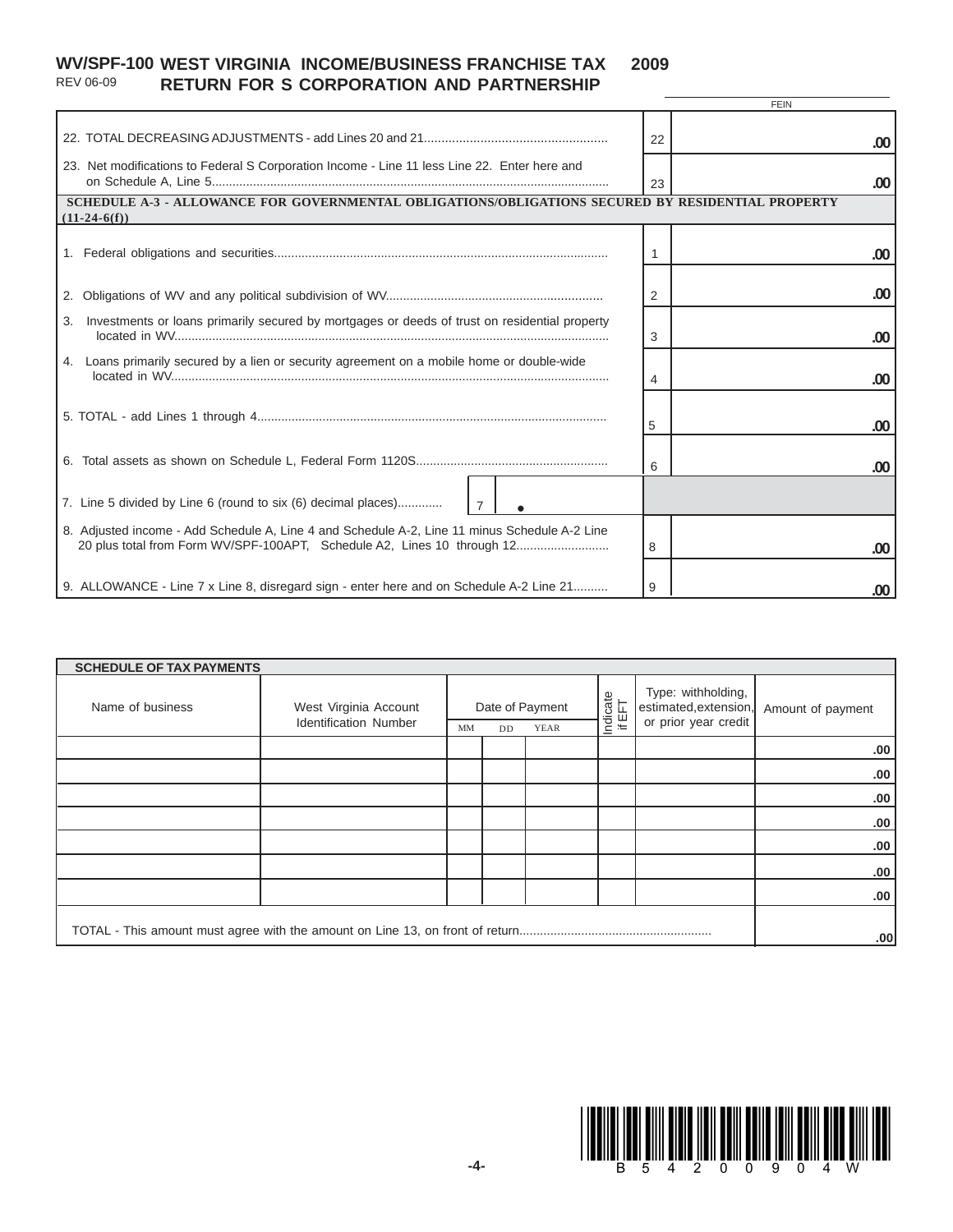#### **WV/SPF-100 WEST VIRGINIA INCOME/BUSINESS FRANCHISE TAX 2009** REV 06-09 **RETURN FOR S CORPORATION AND PARTNERSHIP** FEIN

|                                                                                                                                            |                                                                       |                                                   | SCHEDULE B - BUSINESS FRANCHISE TAX - CALCULATION OF WEST VIRGINIA TAXABLE CAPITAL (11-23-3(b)(2)) |
|--------------------------------------------------------------------------------------------------------------------------------------------|-----------------------------------------------------------------------|---------------------------------------------------|----------------------------------------------------------------------------------------------------|
|                                                                                                                                            | Column 1<br><b>Beginning Balance</b>                                  | Column <sub>2</sub><br><b>Ending Balance</b>      | Column 3 - Average<br>(Col 1 + col 2) divided by 2                                                 |
| 1. Dollar amount of common stock & preferred stock                                                                                         | .00                                                                   | .00                                               | .00                                                                                                |
|                                                                                                                                            | .00                                                                   | .00                                               | $.00 \,$                                                                                           |
| 3. Retained earnings appropriated & unappropriated                                                                                         | .00                                                                   | .00                                               | .00                                                                                                |
| 4. Adjustments to shareholders equity                                                                                                      | .00                                                                   | .00                                               | .00                                                                                                |
| 5. Shareholders undistributed taxable income                                                                                               | .00                                                                   | .00                                               | .00                                                                                                |
| 6. Accumulated adjustments account                                                                                                         | .00                                                                   | .00                                               |                                                                                                    |
|                                                                                                                                            | .00                                                                   | .00                                               |                                                                                                    |
| 8. Add Lines 1 through 7 of Column 3                                                                                                       |                                                                       |                                                   |                                                                                                    |
|                                                                                                                                            | .00                                                                   | .00                                               |                                                                                                    |
| 10. Dollar amount of partner's capital accounts                                                                                            | .00                                                                   | .00                                               |                                                                                                    |
|                                                                                                                                            |                                                                       |                                                   |                                                                                                    |
| 12. Multiplier for allowance for certain obligations/investments -                                                                         |                                                                       |                                                   |                                                                                                    |
|                                                                                                                                            |                                                                       |                                                   |                                                                                                    |
| 14. Adjusted capital - subtract Line 13 from Line 10, or 11. If taxable only in West Virginia check here                                   |                                                                       |                                                   |                                                                                                    |
|                                                                                                                                            |                                                                       |                                                   |                                                                                                    |
|                                                                                                                                            |                                                                       |                                                   |                                                                                                    |
| 15. Apportionment factor - Form WV/SPF-100APT, Schedule B, Line 8 or                                                                       |                                                                       | $\bullet$                                         | <b>COMPLETED FORM</b>                                                                              |
|                                                                                                                                            |                                                                       |                                                   | <b>MUST BE ATTACHED</b>                                                                            |
| 16. TAXABLE CAPITAL - Line 14 multiplied by Line 15 - Enter on front of return, Line 5                                                     |                                                                       |                                                   |                                                                                                    |
| BUSINESS FRANCHISE TAX - SUBSIDIARY CREDIT (11-23-17(c))<br>Column <sub>1</sub><br>Account number and name<br>of Subsidiary or Partnership | Column <sub>2</sub><br>Recomputed Business<br>Franchise Tax Liability | Column <sub>3</sub><br>Percentage<br>of Ownership | Column <sub>4</sub><br>Allowable Credit<br>(Column 2 x Column 3)                                   |
| <b>FEIN</b>                                                                                                                                |                                                                       |                                                   |                                                                                                    |
| <b>NAME</b>                                                                                                                                | .00                                                                   |                                                   |                                                                                                    |
| FEIN                                                                                                                                       |                                                                       |                                                   |                                                                                                    |
| NAME                                                                                                                                       | .00                                                                   |                                                   |                                                                                                    |
| <b>FEIN</b>                                                                                                                                |                                                                       |                                                   |                                                                                                    |

# **\*\*IMPORTANT NOTE REGARDING LINE 15\*\* FORM WV/SPF-100APT, SCHEDULE B MUST BE COMPLETED AND ATTACHED**

# **FAILURE TO ATTACH COMPLETED FORM WILL RESULT IN 100% APPORTIONMENT TO WEST VIRGINIA**

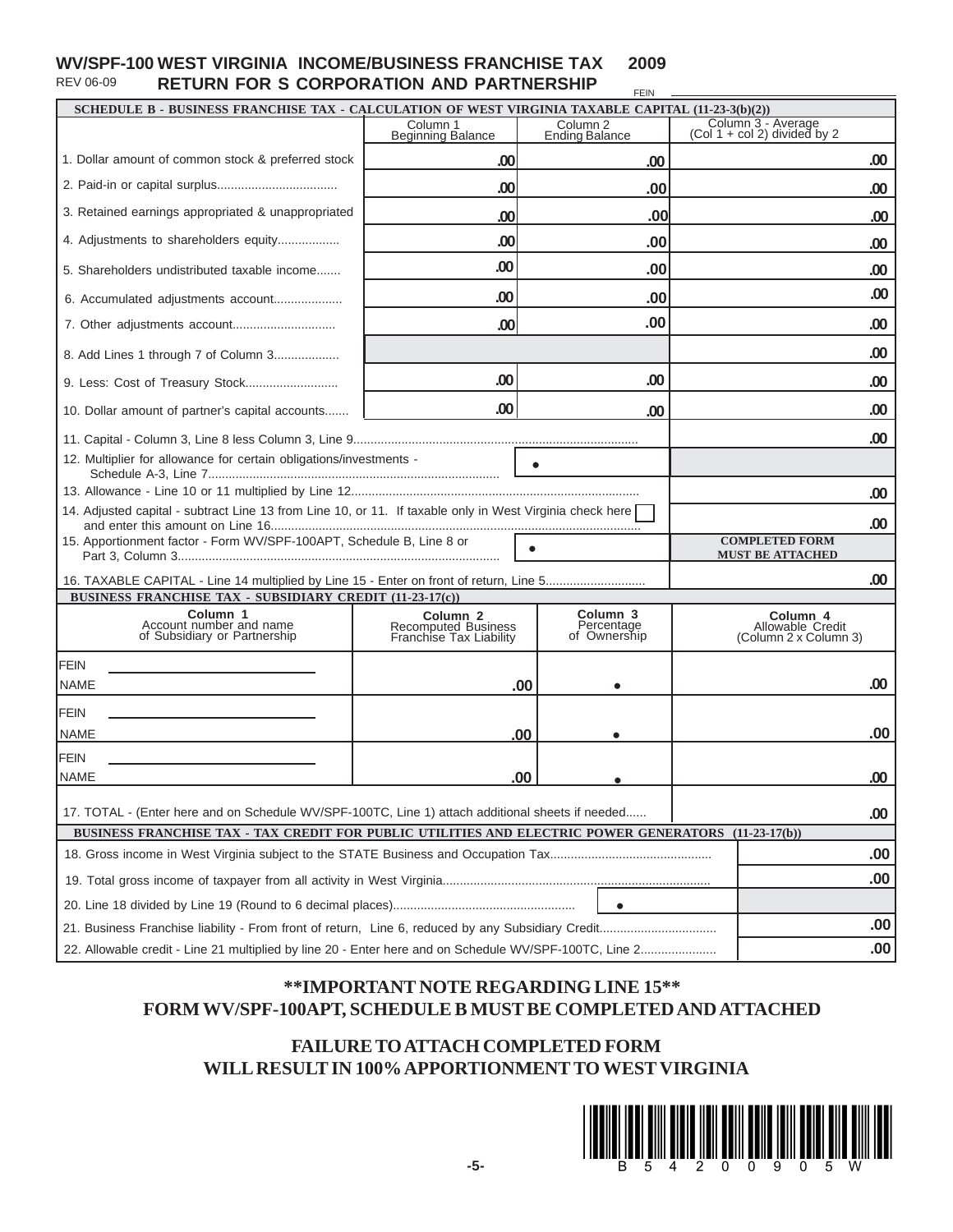# **WV/SPF-100TC SUMMARY OF BUSINESS FRANCHISE TAX CREDITS 2009**

REV 06-09

**FEIN** 

Name \_

This form is used by businesses to summarize the tax credits that they claim against their business franchise tax liability. In addition to completing this summary form, each tax credit has a schedule or form that is used to determine the amount of credit that can be claimed. Both this summary form and the appropriate credit calculation schedule(s) or form(s) must be attached to your return in order to claim a tax credit.

| <b>TAX CREDITS</b>                                                                   |    |     |
|--------------------------------------------------------------------------------------|----|-----|
| THE TOTAL AMOUNT OF CREDIT CANNOT EXCEED THE TAX LIABILITY                           |    |     |
|                                                                                      | 1  | .00 |
|                                                                                      | 2  | .00 |
|                                                                                      | 3  | .00 |
| 4. High-Growth Business Investment Tax Credit (§11-13U-4) Schedule WV/HGBITC-1       | 4  | .00 |
| 5. Business Investment & Job Expansion Credit (§11-13C) Form WV/BCS-A, & WV/BCS-1 or | 5  | .00 |
| 6. Economic Opportunity Tax Credit (§11-13Q) Schedule WV/EOTC-A and WV/EOTC-1        | 6  | .00 |
|                                                                                      | 7  | .00 |
|                                                                                      | 8  | .00 |
|                                                                                      | 9  | .00 |
|                                                                                      | 10 | .00 |
| 11. West Virginia Neighborhood Investment Program Credit (§11-13J) Form WV/NIPA-2    | 11 | .00 |
| 12. Aerospace Industrial Facility Investment Credit (§11-13D-3f) Form WV/AIF-1 *     | 12 | .00 |
| 13. Strategic Research and Development Tax Credit (§11-13R) Schedule WV/SRDTC-1      | 13 | .00 |
|                                                                                      | 14 | .00 |
|                                                                                      | 15 | .00 |
|                                                                                      | 16 | .00 |
| 17. Manufacturing Property Tax Adjustment Credit (§11-13Y) Schedule WV/MPTAC-1       | 17 | .00 |
| 18. TOTAL CREDITS - Add Lines 1 through 17. Enter on front of return, Line 7         | 18 | .00 |

 \* No credit is available to any taxpayer for Investment placed in service or use after December 31, 2002. Taxpayers who gained entitlement to the tax credit prior to January 1, 2003, retain that entitlement and may apply the credit in due course pursuant to the requirements and limitations of the original credit entitlement period.

\*\*Transition rules may apply.

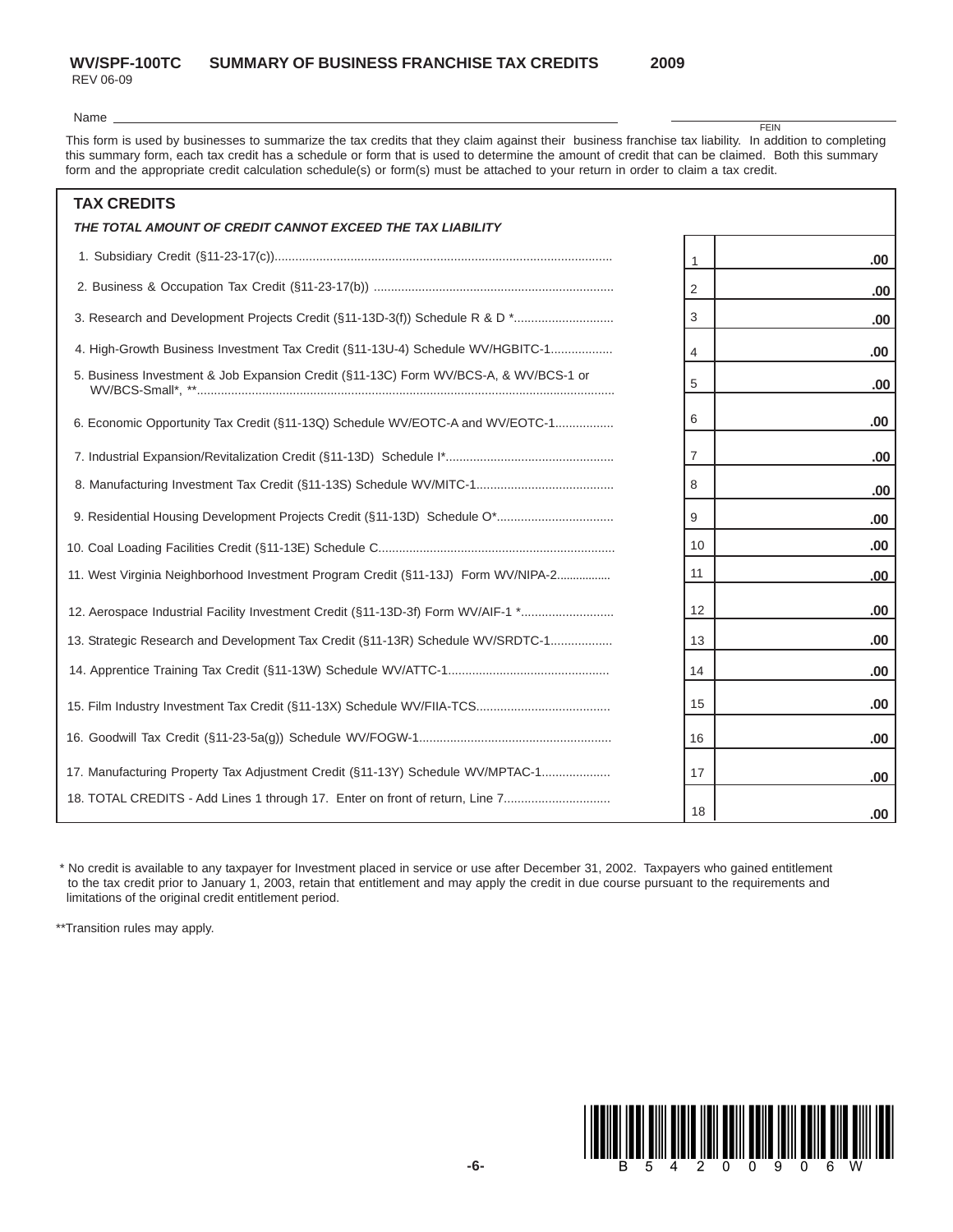#### **WV/SPF-100APT ALLOCATION AND APPORTIONMENT REV 06-09 FOR MULTISTATE BUSINESSES 2009**

5. Dividends.................... Patent/copyright royalties.........

Gain - Sale of natural resources IRC 7.

6.

**.00**

**.00**

 **SCHEDULE A 1 EVERYWHERE - ALLOCATION OF NONBUSINESS INCOME FOR MULTISTATE BUSINESSES (11-24-7)** This form is used by corporations that are subject to tax in more than one state to allocate and apportion their income and/or capital to the State of West<br>Virginia. Complete and attach to Form WV/SPF-100. See instructions Rents........................... 1. 2. Royalties..................... Capital gains/losses.... 3. 4. Interest........................ **.00 .00 .00 .00 .00 .00 .00 .00 .00 .00 .00 .00 Column 3<br>NET INCOME NET INCOME Types of Column 2 RELATED EXPENSES Types of allocable income GROSS INCOME** 

**.00**

**.00**

| <b>IBSUULLES INC</b><br>Sec. 631 (a)(b)                          | .00                                        | .00                                                                                               | .00 <sub>l</sub>                         |
|------------------------------------------------------------------|--------------------------------------------|---------------------------------------------------------------------------------------------------|------------------------------------------|
| 9. Nonbusiness income/loss - Sum of Lines 1 through 8, Column 3. | .00 <br>.00 <sub>1</sub>                   |                                                                                                   |                                          |
|                                                                  |                                            | SCHEDULE A 2 WEST VIRGINIA - ALLOCATION OF NONBUSINESS INCOME FOR MULTISTATE BUSINESSES (11-24-7) |                                          |
| <b>Types of</b><br>allocable income                              | Column <sub>1</sub><br><b>GROSS INCOME</b> | Column <sub>2</sub><br><b>RELATED EXPENSES</b>                                                    | Column <sub>3</sub><br><b>NET INCOME</b> |
|                                                                  | .00                                        | .00                                                                                               | .00                                      |
| 2. Royalties                                                     | .00                                        | .00                                                                                               | .00                                      |
| 3. Capital gains/losses                                          | .00                                        | .00.                                                                                              | .00                                      |
| 4.<br>Interest                                                   | .00                                        | .00.                                                                                              | .00                                      |
| 5.<br>Dividends                                                  | .00                                        | .00                                                                                               | .00                                      |
| Patent/copyright<br>6.<br>royalties                              | .00                                        | .00                                                                                               | .00                                      |
| 7. Gain - Sale of natural<br>resources IRC<br>Sec. 631 (a)(b)    | .00                                        | .00                                                                                               | .00.                                     |

**(CONTINUED ON NEXT PAGE)**



**.00**

**.00**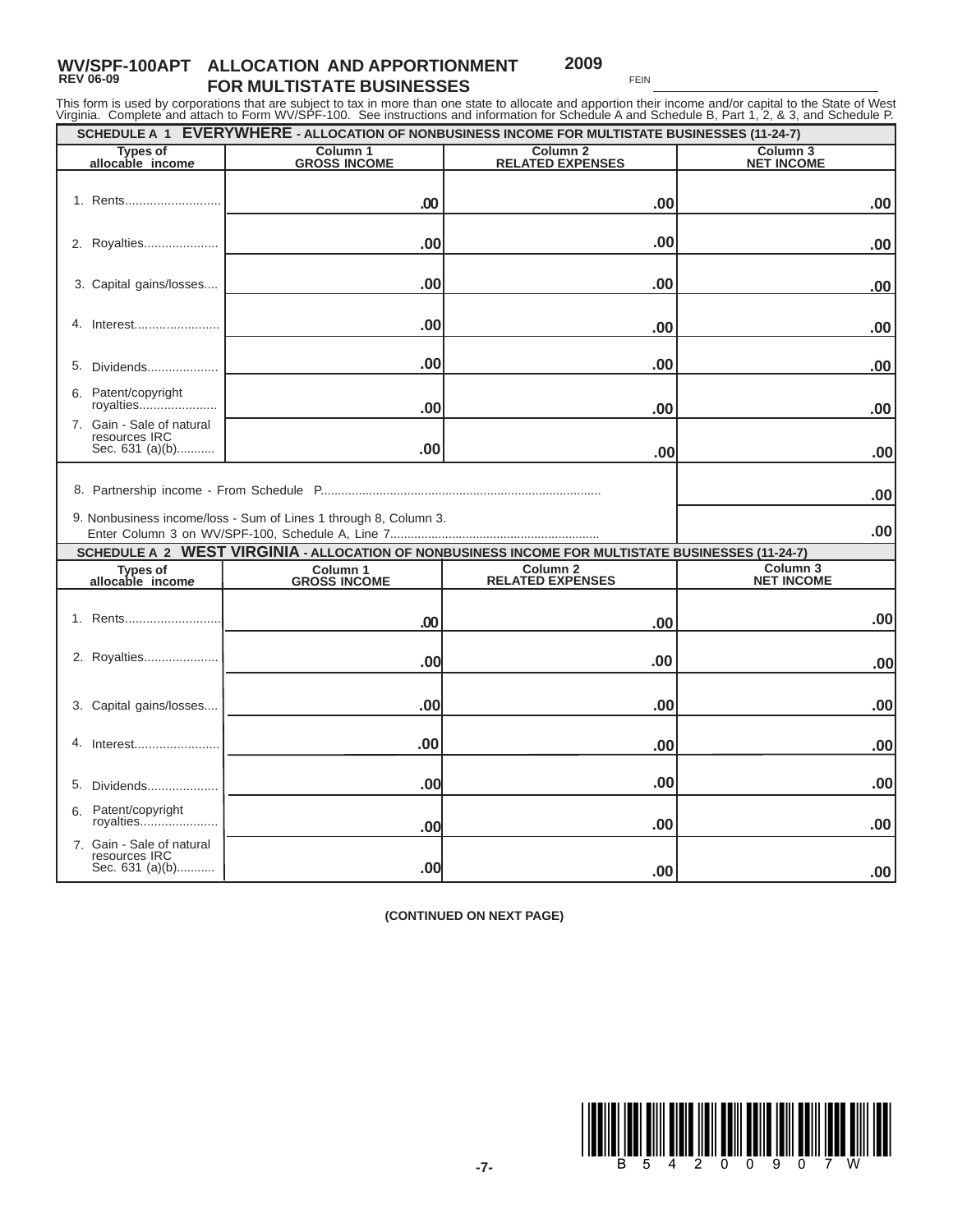# **WV/SPF-100APT ALLOCATION AND APPORTIONMENT REV 06-09 FOR MULTISTATE BUSINESSES**

**2009**

|                                                                                      |               |     |                                                                                                                                                                                                |           | <b>FEIN</b>                                                                                                                             |
|--------------------------------------------------------------------------------------|---------------|-----|------------------------------------------------------------------------------------------------------------------------------------------------------------------------------------------------|-----------|-----------------------------------------------------------------------------------------------------------------------------------------|
|                                                                                      |               |     |                                                                                                                                                                                                |           | SCHEDULE A 2 WEST VIRGINIA - ALLOCATION OF NONBUSINESS INCOME FOR MULTISTATE BUSINESSES (11-24-7) (cont)                                |
|                                                                                      |               |     |                                                                                                                                                                                                |           | Column <sub>3</sub>                                                                                                                     |
|                                                                                      |               |     |                                                                                                                                                                                                |           | <b>NET INCOME</b>                                                                                                                       |
|                                                                                      |               |     |                                                                                                                                                                                                |           |                                                                                                                                         |
|                                                                                      | .00           |     |                                                                                                                                                                                                |           |                                                                                                                                         |
|                                                                                      |               |     |                                                                                                                                                                                                |           | .00                                                                                                                                     |
|                                                                                      |               |     |                                                                                                                                                                                                |           |                                                                                                                                         |
|                                                                                      |               |     |                                                                                                                                                                                                |           | .00)                                                                                                                                    |
|                                                                                      |               |     |                                                                                                                                                                                                |           |                                                                                                                                         |
|                                                                                      |               |     |                                                                                                                                                                                                |           | .00                                                                                                                                     |
|                                                                                      |               |     |                                                                                                                                                                                                |           |                                                                                                                                         |
| 12. Federal depreciation/amortization on such facilities expensed in a prior year    |               |     |                                                                                                                                                                                                |           | .00                                                                                                                                     |
|                                                                                      |               |     |                                                                                                                                                                                                |           |                                                                                                                                         |
|                                                                                      |               |     | 13. Net nonbusiness income/loss allocated to West Virginia - Sum of Lines 9 through 12, Column 3.                                                                                              |           | .00                                                                                                                                     |
| <b>SCHEDULE B</b>                                                                    |               |     | APPORTIONMENT FACTORS FOR MULTISTATE BUSINESSES/PARTNERSHIPS (11-24-7, AND 11-23-5)                                                                                                            |           |                                                                                                                                         |
|                                                                                      |               |     |                                                                                                                                                                                                |           |                                                                                                                                         |
| LINES 1 & 2: Divide Column 1 by Column 2 and enter six (6) digit decimal in Column 3 |               |     |                                                                                                                                                                                                |           | LINE 5: Column 1 - Enter Line 3. Column 2- Line 3 less Line 4. Divide Column 1 by Column 2 and enter six (6) digit decimal in Column 3. |
| PART 1-                                                                              | Column 1      |     | Column <sub>2</sub>                                                                                                                                                                            |           | Column 3                                                                                                                                |
| <b>REGULAR FACTOR</b>                                                                | West Virginia |     | Everywhere                                                                                                                                                                                     |           | Decimal Fraction (6 digits)                                                                                                             |
|                                                                                      |               |     |                                                                                                                                                                                                |           |                                                                                                                                         |
| 1.Total Property                                                                     |               | .00 |                                                                                                                                                                                                | .00       |                                                                                                                                         |
|                                                                                      |               |     |                                                                                                                                                                                                |           |                                                                                                                                         |
| 2. Total Payroll                                                                     |               | .00 |                                                                                                                                                                                                | .00       |                                                                                                                                         |
|                                                                                      |               |     |                                                                                                                                                                                                |           |                                                                                                                                         |
|                                                                                      |               | .00 |                                                                                                                                                                                                | .00       |                                                                                                                                         |
| 3. Total Sales<br>4. Sales to purchasers in                                          |               |     |                                                                                                                                                                                                |           |                                                                                                                                         |
| a state where you are                                                                |               |     |                                                                                                                                                                                                | .00       |                                                                                                                                         |
| not taxable.                                                                         |               |     |                                                                                                                                                                                                |           |                                                                                                                                         |
|                                                                                      |               |     |                                                                                                                                                                                                |           |                                                                                                                                         |
| 5. Adjusted sales                                                                    |               | .00 |                                                                                                                                                                                                | .00       |                                                                                                                                         |
| 6. Adjusted sales -                                                                  |               |     |                                                                                                                                                                                                |           |                                                                                                                                         |
| Enter Line 5 again                                                                   |               | .00 |                                                                                                                                                                                                | .00       |                                                                                                                                         |
|                                                                                      |               |     |                                                                                                                                                                                                |           |                                                                                                                                         |
|                                                                                      |               |     |                                                                                                                                                                                                |           |                                                                                                                                         |
|                                                                                      |               |     |                                                                                                                                                                                                |           |                                                                                                                                         |
|                                                                                      |               |     | 8. APPORTIONMENT FACTOR - Line 7 divided by the number 4, reduced by the number of factors<br>showing zero in Column 2, Lines 1, 2, 5, and 6. Enter six (6) digits after the decimal. Enter on |           |                                                                                                                                         |
|                                                                                      |               |     | WV/SPF-100, Schedule A, Line 9 and on WV/SPF-100, Schedule B, Line 15                                                                                                                          |           |                                                                                                                                         |
| PART 2 - MOTOR CARRIER FACTOR (11-24-7a)                                             |               |     |                                                                                                                                                                                                |           |                                                                                                                                         |
|                                                                                      |               |     |                                                                                                                                                                                                |           | VEHICLE MILEAGE -Use for Corporate Income Tax only. Use Part 1 for Franchise Tax. Enter Column 3 on Form WV/SPF-100, Schedule A, Line 9 |
| Column 1                                                                             |               |     | Column <sub>2</sub>                                                                                                                                                                            |           | Column <sub>3</sub>                                                                                                                     |
| West Virginia                                                                        |               |     | Everywhere                                                                                                                                                                                     |           | Decimal Fraction (6 digits)                                                                                                             |
|                                                                                      |               |     |                                                                                                                                                                                                |           |                                                                                                                                         |
|                                                                                      |               |     |                                                                                                                                                                                                |           |                                                                                                                                         |
| PART 3 - FINANCIAL ORGANIZATION FACTOR (11-24-7b and 11-23-5a)                       |               |     |                                                                                                                                                                                                |           |                                                                                                                                         |
|                                                                                      |               |     | GROSS RECEIPTS - Enter Column 3 on WV/SPF-100, Schedule A, Line 9 and on WV/SPF-100, Schedule B, Line 15                                                                                       |           |                                                                                                                                         |
| Column 1<br>West Virginia                                                            |               |     | Column <sub>2</sub><br>Everywhere                                                                                                                                                              |           | Column 3<br>Decimal Fraction (6 digits)                                                                                                 |
|                                                                                      |               |     |                                                                                                                                                                                                |           |                                                                                                                                         |
|                                                                                      |               |     |                                                                                                                                                                                                | $\bullet$ |                                                                                                                                         |
|                                                                                      |               |     |                                                                                                                                                                                                |           |                                                                                                                                         |

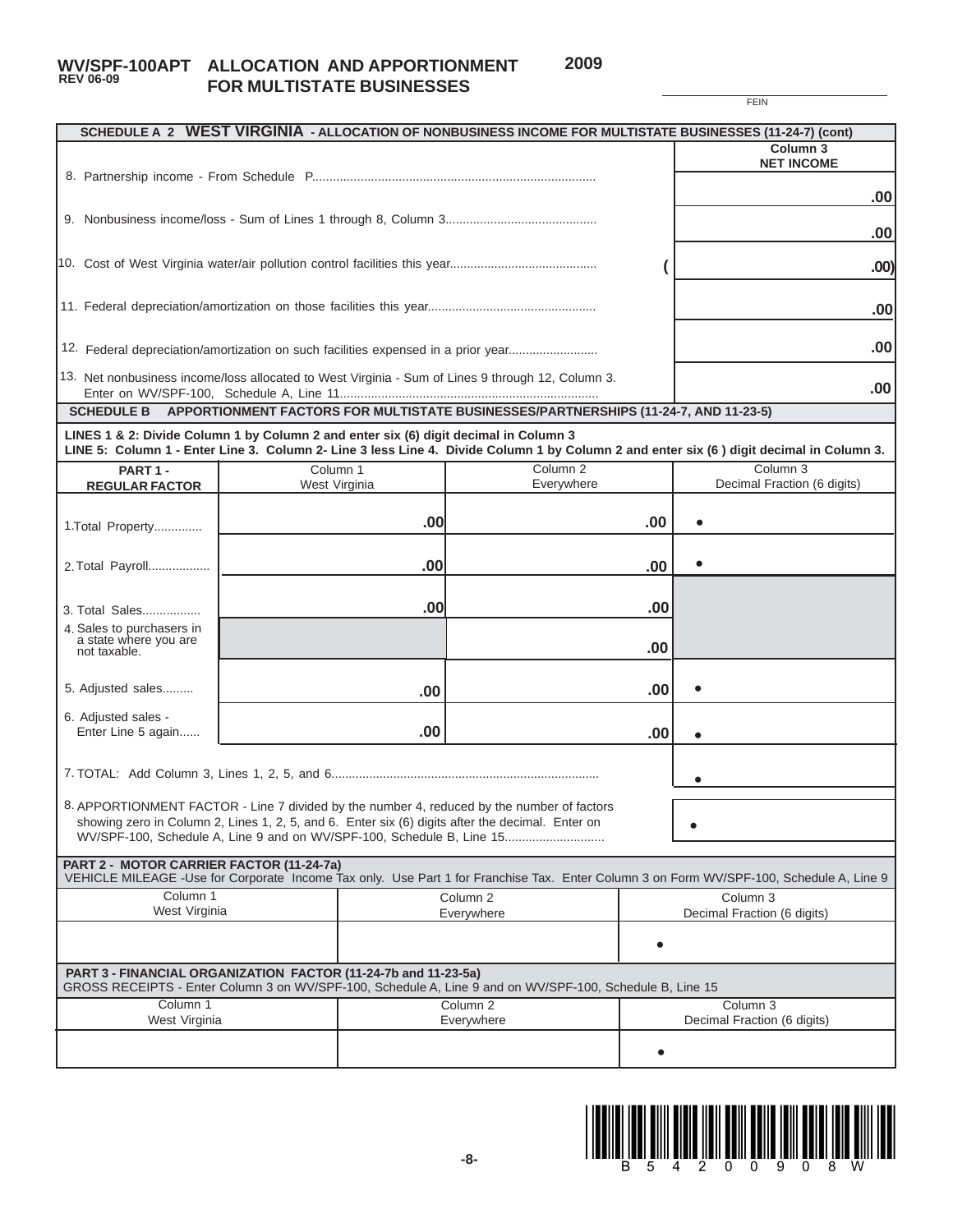SCHEDULE SP REV 06-09

FEIN

**2009**

TRANSFER TOTAL COLUMN C TO THE FRONT OF THE RETURN LINE 1<br>TRANSFER TOTAL COLUMN D TO THE FRONT OF THE RETURN LINE 2<br>TRANSFER TOTAL COLUMN G TO THE FRONT OF THE RETURN LINE 3<br>TRANSFER TOTAL COLUMN H TO THE FRONT OF THE RETU **TRANSFER TOTAL COLUMN D TO THE FRONT OF THE RETURN LINE 2 TRANSFER TOTAL COLUMN G TO THE FRONT OF THE RETURN LINE 3 TRANSFER TOTAL COLUMN H TO THE FRONT OF THE RETURN LINE 4 TRANSFER TOTAL COLUMN C TO THE FRONT OF THE RETURN LINE 1**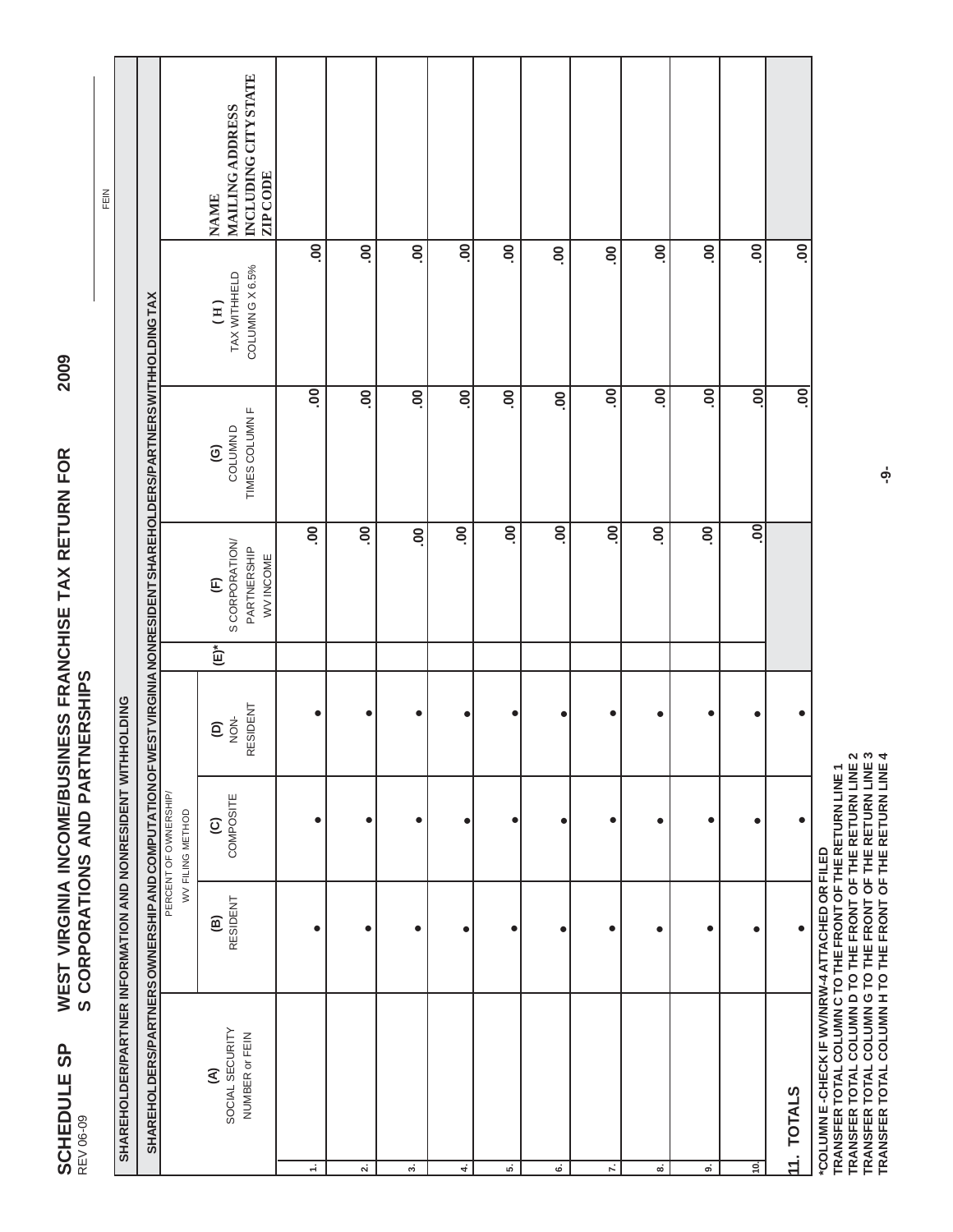## **SCHEDULE P** REV 06-09

**PARTNERSHIP INCOME/LOSS FOR 2009 S CORPORATIONS (11-24-7 (d)(5))**

|                                                                                                                      |                        |                                                                                                                                                      |                                   |                           |            | <b>FEIN</b>       |                                      |  |
|----------------------------------------------------------------------------------------------------------------------|------------------------|------------------------------------------------------------------------------------------------------------------------------------------------------|-----------------------------------|---------------------------|------------|-------------------|--------------------------------------|--|
| ATTACH SEPARATE SCHEDULES FOR EACH PARTNERSHIP IN WHICH YOU ARE A PARTNER                                            |                        |                                                                                                                                                      |                                   |                           |            |                   |                                      |  |
| Corporate<br>partner's name:                                                                                         |                        |                                                                                                                                                      |                                   |                           |            |                   |                                      |  |
| Name of                                                                                                              |                        |                                                                                                                                                      |                                   | <b>FEIN</b>               |            |                   |                                      |  |
| partnership:                                                                                                         |                        |                                                                                                                                                      |                                   |                           |            |                   |                                      |  |
| PART 1 COMPUTATION OF INCOME/LOSS REPORTABLE TO WEST VIRGINIA (SEE INSTRUCTIONS)                                     |                        |                                                                                                                                                      |                                   |                           |            |                   |                                      |  |
| Corporate partner's distributive share of:                                                                           |                        |                                                                                                                                                      |                                   |                           |            |                   |                                      |  |
|                                                                                                                      |                        |                                                                                                                                                      |                                   |                           |            | $\mathbf{1}$      | .00 <sub>1</sub>                     |  |
|                                                                                                                      |                        |                                                                                                                                                      | $\overline{2}$                    | .00                       |            |                   |                                      |  |
| 3.                                                                                                                   |                        | 3                                                                                                                                                    | .00                               |                           |            |                   |                                      |  |
| 4.                                                                                                                   |                        |                                                                                                                                                      |                                   |                           |            | $\overline{4}$    | .00                                  |  |
|                                                                                                                      |                        |                                                                                                                                                      |                                   |                           |            | 5                 | .00                                  |  |
|                                                                                                                      |                        |                                                                                                                                                      |                                   |                           |            | 6                 | .00                                  |  |
|                                                                                                                      |                        |                                                                                                                                                      |                                   |                           |            | $\overline{7}$    | .00)                                 |  |
| 8. TOTAL - add Lines 5 through 7 - Enter this amount on Schedule A1, Line 8, Column 3 of Form WV/SPF-100APT          |                        |                                                                                                                                                      |                                   |                           |            | 8                 | .00                                  |  |
|                                                                                                                      |                        |                                                                                                                                                      |                                   |                           |            | 9                 | .00                                  |  |
|                                                                                                                      |                        |                                                                                                                                                      |                                   |                           |            | 10                | .00                                  |  |
|                                                                                                                      |                        |                                                                                                                                                      |                                   | $\vert$ 11 $\vert$        |            |                   |                                      |  |
|                                                                                                                      |                        |                                                                                                                                                      |                                   |                           |            |                   | .00                                  |  |
|                                                                                                                      |                        |                                                                                                                                                      |                                   |                           |            |                   | .00                                  |  |
| 14. Partnership income/loss taxable in West Virginia -add Lines 12 and 13. Enter this amount on Schedule A2, Line 8, |                        |                                                                                                                                                      |                                   |                           |            | 14                | .00 <sub>1</sub>                     |  |
| PART 2 ALLOCATION OF NONBUSINESS INCOME FROM PARTNERSHIP                                                             |                        |                                                                                                                                                      |                                   |                           |            |                   |                                      |  |
| NOTE: See the instructions and information for Schedule A, Form WV/SPF-100APT                                        |                        |                                                                                                                                                      |                                   |                           |            |                   |                                      |  |
| <b>Types of</b>                                                                                                      |                        | <b>GROSS INCOME</b>                                                                                                                                  |                                   | <b>RELATED EXPENSES</b>   |            | <b>NET INCOME</b> |                                      |  |
| allocable income                                                                                                     | Column 1<br>Everywhere | Column <sub>2</sub><br>West Virginia                                                                                                                 | Column <sub>3</sub><br>Everywhere | Column 4<br>West Virginia | Everywhere | Column 5          | Column <sub>6</sub><br>West Virginia |  |
| 1. Rents/royalties                                                                                                   |                        |                                                                                                                                                      |                                   |                           |            | .00               |                                      |  |
| 2. Capital gains/losses                                                                                              | .00<br>.00             | .00<br>.00                                                                                                                                           | .00<br>.00                        | .00<br>.00                |            |                   | .00<br>.00                           |  |
| 3. Gains - sales of natural                                                                                          |                        |                                                                                                                                                      |                                   |                           | .00        |                   |                                      |  |
| resourses IRC Sec. 631 (a)(b)<br>4. Interest and dividends                                                           | .00                    | .00                                                                                                                                                  | .00                               | .00                       |            | .00               | .00 <sub>1</sub>                     |  |
|                                                                                                                      | .00                    | .00                                                                                                                                                  | .00                               | .00                       |            | .00               | .00                                  |  |
| 5. Patent/copyright royalties                                                                                        | .00                    | .00                                                                                                                                                  | .00                               | .00                       |            | .00               | .00                                  |  |
|                                                                                                                      |                        |                                                                                                                                                      |                                   |                           |            | .00               | .00                                  |  |
| 7. TOTAL: Enter the total of Column 5 on Line 9, Part 1. Enter the total of Column 6 on Line 13, Part 1<br>.00       |                        |                                                                                                                                                      |                                   |                           |            | .00 <sub>1</sub>  |                                      |  |
| PART 3 APPORTIONMENT FACTORS FOR PARTNERSHIP INCOME SUBJECT TO APPORTIONMENT                                         |                        |                                                                                                                                                      |                                   |                           |            |                   |                                      |  |
| NOTE: See the instructions and information for Schedule B, Form WV/SPF-100APT                                        |                        |                                                                                                                                                      |                                   |                           |            |                   |                                      |  |
| Apportionment<br><b>Factors</b>                                                                                      |                        | Column <sub>3</sub><br>Column <sub>1</sub><br>Column <sub>2</sub><br>Decimal Fraction-Column 1<br>West Virginia<br>Everywhere<br>divided by Column 2 |                                   |                           |            |                   |                                      |  |
| 1. Partnership Property                                                                                              |                        |                                                                                                                                                      | .00                               |                           | .00        | $\bullet$         |                                      |  |
| 2. Partnership Payroll                                                                                               |                        |                                                                                                                                                      | .00                               |                           |            |                   |                                      |  |
| 3. Partnership Sales                                                                                                 |                        |                                                                                                                                                      | .00                               |                           |            |                   |                                      |  |
| 4. Partnership Sales                                                                                                 |                        |                                                                                                                                                      | .00<br>.00                        |                           | .00        |                   |                                      |  |
|                                                                                                                      |                        |                                                                                                                                                      |                                   |                           |            |                   |                                      |  |
| 6. Apportionment Factor - Line 5 divided by the number 4, reduced by the number of factors, if any, showing zero in  |                        |                                                                                                                                                      |                                   |                           |            | $\bullet$         |                                      |  |
|                                                                                                                      |                        |                                                                                                                                                      |                                   |                           |            |                   |                                      |  |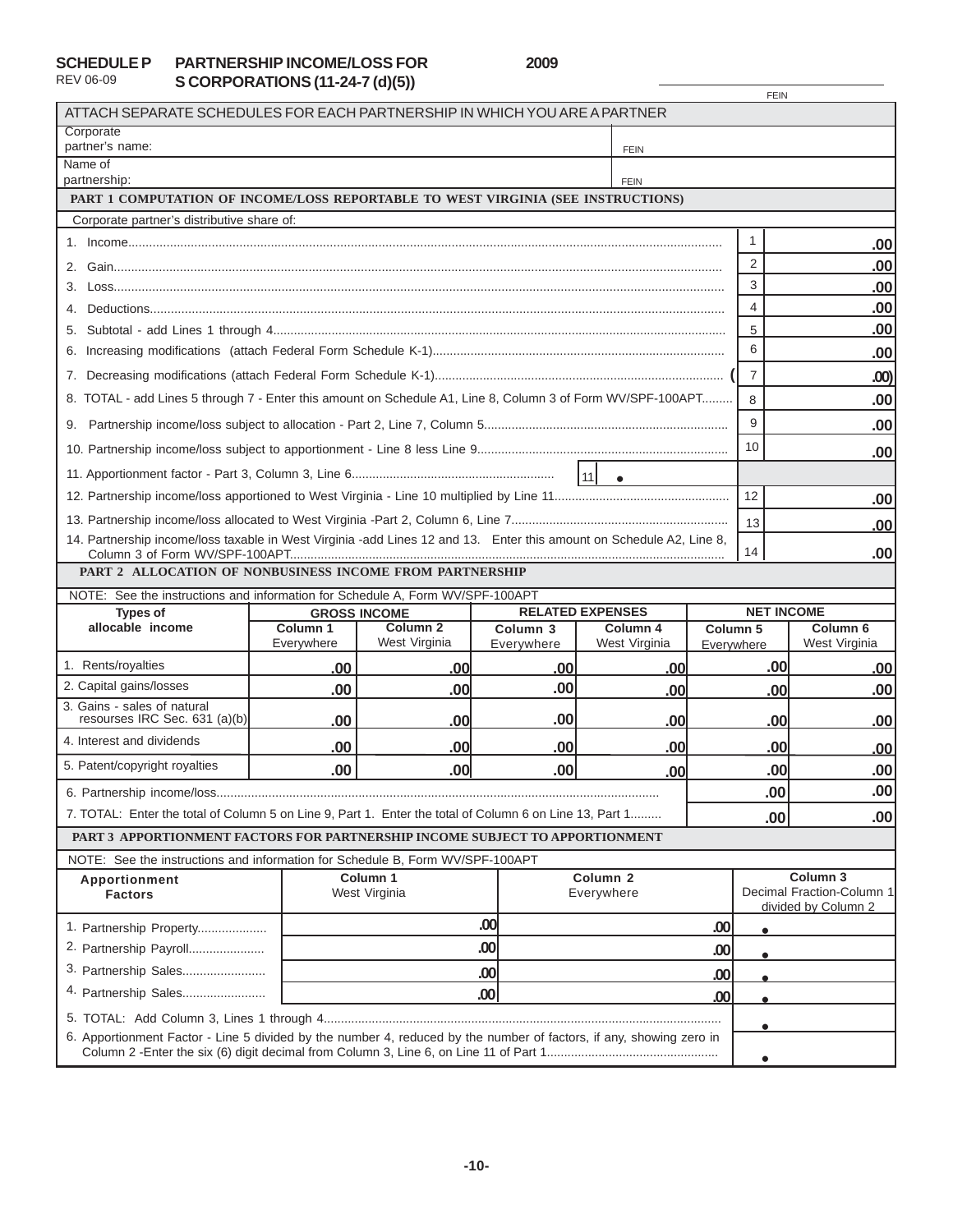# **WV/SPF-100U UNDERPAYMENT OF ESTIMATED BUSINESS FRANCHISE TAX 2009**<br>REV 06-09 WV Code 11-10-18a REV 06-09

| NAME <sub>-</sub><br><b>FEIN</b>                                                |                                                                                                                                                                                                                                  |     |                    |                         |                        |                 |        |                     |     |
|---------------------------------------------------------------------------------|----------------------------------------------------------------------------------------------------------------------------------------------------------------------------------------------------------------------------------|-----|--------------------|-------------------------|------------------------|-----------------|--------|---------------------|-----|
| PART I - All filers must complete this part<br>1                                |                                                                                                                                                                                                                                  |     |                    |                         |                        |                 |        |                     |     |
|                                                                                 |                                                                                                                                                                                                                                  |     |                    |                         |                        |                 |        |                     | .00 |
|                                                                                 |                                                                                                                                                                                                                                  |     |                    |                         |                        |                 |        |                     | .00 |
|                                                                                 |                                                                                                                                                                                                                                  |     |                    |                         |                        |                 | 3      |                     | .00 |
|                                                                                 | IF LINE 3 IS LESS THAN \$12,000, DO NOT COMPLETE THIS FORM! YOU ARE NOT SUBJECT TO THE PENALTY                                                                                                                                   |     |                    | 4                       |                        | .00             |        |                     |     |
|                                                                                 | 5. Enter the Franchise tax after credits from your 2008 return (see instructions)                                                                                                                                                |     |                    | 5                       |                        | .00             |        |                     |     |
|                                                                                 |                                                                                                                                                                                                                                  |     |                    |                         |                        |                 | 6      |                     | .00 |
|                                                                                 | IF LINE 6 IS ZERO, DO NOT COMPLETE THIS FORM! YOU ARE NOT SUBJECT TO THE PENALTY.<br>REFER TO THE INSTRUCTIONS TO DETERMINE YOUR OPTIONS FOR CALCULATING THE UNDERPAYMENT PENALTY.                                               |     |                    |                         |                        |                 |        |                     |     |
|                                                                                 | 7. Determine your penalty by completing Part II, Part III, and Part IV below then enter your penalty here and                                                                                                                    |     |                    |                         |                        |                 | 7      |                     | .00 |
|                                                                                 | 8. If you are requesting a waiver of the penalty calculated check here                                                                                                                                                           |     |                    |                         |                        |                 |        |                     |     |
|                                                                                 | PART II: If you are using the Annualized Income Worksheet to compute your underpayment and penalty, complete Part II<br>Section 1. ANNUALIZED INCOME INSTALLMENT - (Lines 1 and 4 multistate taxpayers use apportioned figures.) |     |                    |                         |                        |                 |        |                     |     |
|                                                                                 | Column B: 3 months                                                                                                                                                                                                               |     | Column C: 6 months |                         |                        |                 |        | Column D: 9 months  |     |
| 1. Enter the WV taxable                                                         |                                                                                                                                                                                                                                  |     |                    |                         |                        |                 |        |                     |     |
| capital for each Period                                                         |                                                                                                                                                                                                                                  | .00 |                    |                         | .00                    |                 |        |                     | .00 |
| 2. Annualization amounts                                                        | 4                                                                                                                                                                                                                                |     |                    | $\overline{\mathbf{2}}$ |                        |                 |        | 1.3333              |     |
| 3. Multiply Line 1 by Line 2                                                    |                                                                                                                                                                                                                                  | .00 |                    |                         | .00                    |                 |        |                     | .00 |
|                                                                                 | Column A: 3 months                                                                                                                                                                                                               |     | Column B: 5 months |                         | Column C: 8 months     |                 |        | Column D: 11 months |     |
| 4. Enter the WV taxable<br>capital for each Period                              | .00                                                                                                                                                                                                                              |     | .00                |                         |                        | .00             |        |                     | .00 |
| 5. Annualization amounts                                                        | 4                                                                                                                                                                                                                                |     | 2.4                |                         | 1.5                    |                 |        | 1.09091             |     |
| 6. Multiply Line 4 by Line 5                                                    | .00                                                                                                                                                                                                                              |     | .00                |                         |                        | .00             |        |                     | .00 |
| column from Line 3 or Line 6.                                                   | Line 7: In Column A, enter the amount from Line 6, Column A. In Columns B, C & D, enter the smaller of the amounts in each                                                                                                       |     |                    |                         |                        |                 |        |                     |     |
| 7. Annualized taxable                                                           | .00 <sub>1</sub>                                                                                                                                                                                                                 |     |                    |                         |                        |                 |        |                     |     |
| capital<br>8. Tax Rate                                                          | 0.0048                                                                                                                                                                                                                           |     | .00<br>0.0048      | .00<br>0.0048           |                        |                 | 0.0048 | .00                 |     |
| 9. Annualized Tax.                                                              |                                                                                                                                                                                                                                  |     |                    |                         |                        |                 |        |                     |     |
| Multiply Line 7 by Line 8.                                                      | .00                                                                                                                                                                                                                              |     | .00                |                         |                        | .00             |        |                     | .00 |
| 10. Tax Credits. Enter credits<br>from Line 7 of Form<br>SPF-100 in each column |                                                                                                                                                                                                                                  |     | .00                |                         |                        |                 |        |                     |     |
| 11. Subtract Line 10 from<br>Line 9. If zero or less,                           | .00 <sub>1</sub>                                                                                                                                                                                                                 |     |                    |                         |                        | .00             |        |                     | .00 |
| enter -0-                                                                       | .00 <sub>1</sub><br>0.225                                                                                                                                                                                                        |     | .00                |                         | 0.675                  | .00             |        |                     | .00 |
| 12. Applicable Percentage                                                       |                                                                                                                                                                                                                                  |     | 0.45               |                         |                        |                 |        | 0.9                 |     |
| 13. Multiply Line 11 by Line 12                                                 | .00 <sub>1</sub>                                                                                                                                                                                                                 |     | .00                |                         |                        | .00             |        |                     | .00 |
|                                                                                 | COMPLETE LINES 14 THROUGH 20 FOR ONE COLUMN BEFORE GOING TO THE NEXT COLUMN                                                                                                                                                      |     | <b>Column A</b>    |                         |                        |                 |        |                     |     |
| 14. Add the amounts in all previous columns of Line 20                          |                                                                                                                                                                                                                                  |     |                    |                         | <b>Column B</b><br>.00 | <b>Column C</b> | .00    | <b>Column D</b>     | .00 |
| 15. Subtract Line 14 from Line 13. If zero or less, enter -0-                   |                                                                                                                                                                                                                                  |     | .00                |                         | .00                    |                 | .00    |                     | .00 |
| <sup>16.</sup> Enter 1/4 of Line 6 of Part I in each column                     | .00                                                                                                                                                                                                                              |     | .00                | .00                     |                        |                 | .00    |                     |     |
| 17. Enter the amount from Line 19 of the previous column of<br>this worksheet   |                                                                                                                                                                                                                                  |     |                    |                         |                        |                 |        |                     |     |
|                                                                                 |                                                                                                                                                                                                                                  |     |                    |                         | .00                    | .00             |        |                     | .00 |
| 19. Subtract Line 15 from Line 18. If zero or less, enter -0-                   |                                                                                                                                                                                                                                  |     | .00                |                         | .00                    | .00             |        |                     | .00 |
|                                                                                 |                                                                                                                                                                                                                                  |     | .00                |                         | .00                    | .00             |        |                     |     |
| 20. Required Installment. Enter the smaller of Line 15 or Line 18               | .00                                                                                                                                                                                                                              |     | .00                |                         | .00                    |                 | .00    |                     |     |

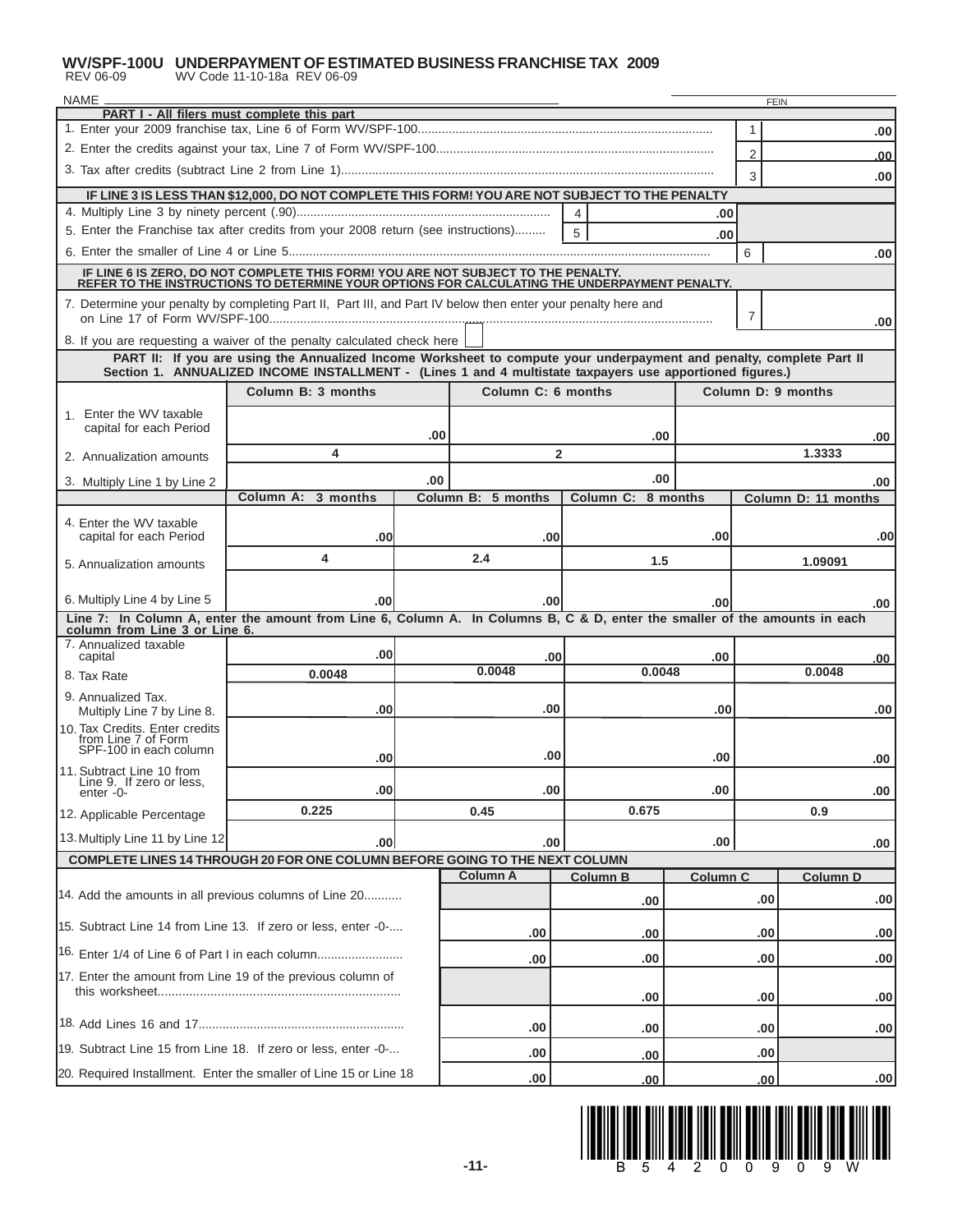#### **UNDERPAYMENT OF ESTIMATED BUSINESS FRANCHISE TAX 2009** WV Code 11-10-18a **WV/SPF-100U**

REV 06-09

| PART III: Compute your underpayment                                                                                                                                                | <b>Column A</b> | <b>Column B</b> | <b>Column C</b> | <b>Column D</b>  |
|------------------------------------------------------------------------------------------------------------------------------------------------------------------------------------|-----------------|-----------------|-----------------|------------------|
| 1. Installment Due Dates, Enter in Columns A - D the 15th day<br>of the 4th, 6th, 9th, and 12th months of your tax year                                                            |                 |                 |                 |                  |
| 2. If you are using the annualized method, enter the amounts<br>from Part II, Line 20; otherwise, enter 1/4 of Line 6 of Part I                                                    | .00             | .00             | .00             | .00              |
| 3. Estimated payments (see instructions). If Line 3 is greater<br>than or equal to Line 2 for all columns, stop here. You are                                                      |                 |                 |                 |                  |
|                                                                                                                                                                                    | .00             | .00             | .00             | .00              |
| COMPLETE LINES 4 THROUGH 10 FOR ONE COLUMN BEFORE GOING TO THE NEXT COLUMN                                                                                                         |                 |                 |                 |                  |
| 4. Enter the amount, if any, from Line 10 of the previous column                                                                                                                   |                 | .00             | .00             | .00              |
|                                                                                                                                                                                    |                 | .00             | .00             | .00              |
| 6. Add Lines 8 and 9 of the previous column                                                                                                                                        |                 | .00             | .00             | .00              |
| 7. In Column A enter the value from Line 3. In Column B-D,<br>subtract Line 6 from Line 5. If zero or less, enter -0-                                                              | .00             | .00             | .00             | .00              |
| 8. If Line 7 is zero, subtract Line 5 from Line 6, otherwise                                                                                                                       |                 | .00             | .00             |                  |
| 9. UNDERPAYMENT: If Line 2 is equal to or more than Line 7,<br>subtract Line 7 from Line 2. Enter the result here and go to<br>Line 4 of the next column. Otherwise, go to Line 10 |                 |                 |                 |                  |
|                                                                                                                                                                                    | .00             | .00             | .00             | .00              |
| 10. OVERPAYMENT: If Line 7 is more than Line 2, subtract<br>Line 2 from Line 7. Enter the result here and go to Line 4                                                             |                 |                 |                 |                  |
| PART IV: Figure the penalty                                                                                                                                                        | .00             | .00             | .00             | .00              |
|                                                                                                                                                                                    |                 |                 |                 |                  |
| 11. Enter the date of the installment payment or the unextended<br>due date of your annual return, whichever is earlier                                                            |                 |                 |                 |                  |
| 12. Enter the number of days from the due date of the installment<br>on Part III, Line 1 to the date shown on Part IV, Line 11                                                     |                 |                 |                 |                  |
| 13. Enter the number of days on Line 12 before 7/1/2009                                                                                                                            |                 |                 |                 |                  |
| 14. Enter the number of days on Line 12 after 6/30/2009                                                                                                                            |                 |                 |                 |                  |
| 15. Enter the number of days on Line 12 after 12/31/2009                                                                                                                           |                 |                 |                 |                  |
| 16. Enter the number of days on Line 12 after 6/30/2010                                                                                                                            |                 |                 |                 |                  |
| 17. Underpayment on Part III, Line 9 x (number of days on                                                                                                                          | .00             | .00             | .00             | .00              |
| 18. Underpayment on Part III, Line 9 x (number of days on                                                                                                                          | .00             | .00             | .00             | .00              |
| 19. Underpayment on Part III, Line 9 x (number of days on                                                                                                                          | .00             | .00             | .00             | .00              |
| 20. Underpayment on Part III, Line 9 x (number of days on                                                                                                                          | .00             | .00             | .00             | .00              |
|                                                                                                                                                                                    | .00             | .00             | .00             | .00              |
| 22. PENALTY DUE - add Columns A - D, Line 21. Enter here and on Line 7 of Part I and on Line 17 of Form WV/SPF-100                                                                 |                 |                 |                 | .00 <sub>1</sub> |

**\*SEE INSTRUCTIONS TO DETERMINE RATES IN EFFECT FOR THESE PERIODS.**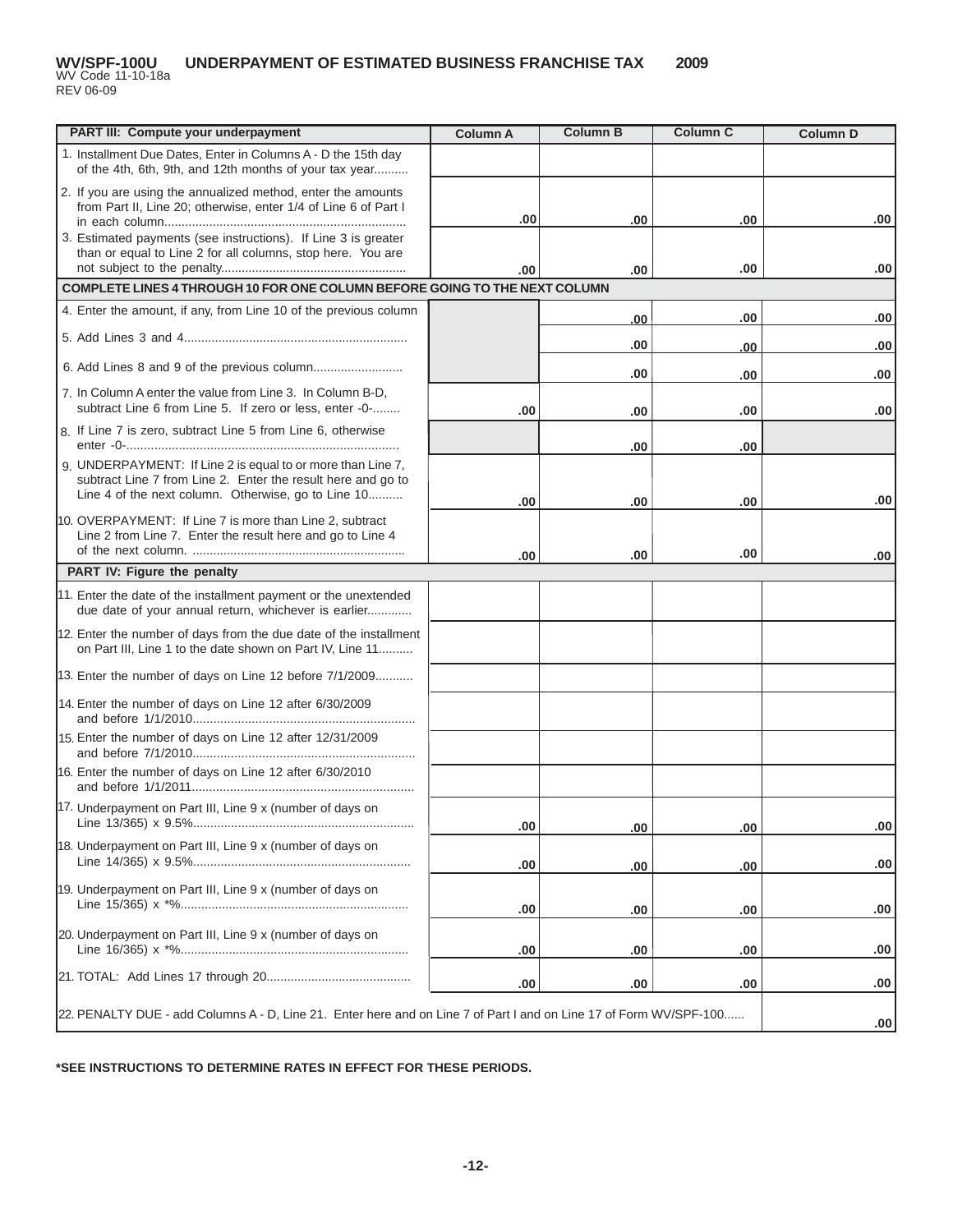#### **WV/SPF-100T WEST VIRGINIA REV 06-09 EXTENSION OF TIME TO FILE INFORMATION RETURNS**

| <b>TAX YEAR</b>  | <b>ENDING</b>                                                          |           |                                    |                                                 | <b>EXTENDED</b> |      |                                                                                                                                                               |                                            |           |             |
|------------------|------------------------------------------------------------------------|-----------|------------------------------------|-------------------------------------------------|-----------------|------|---------------------------------------------------------------------------------------------------------------------------------------------------------------|--------------------------------------------|-----------|-------------|
| <b>BEGINNING</b> | <b>MM</b>                                                              | <b>DD</b> | <b>YYYY</b>                        | <b>MM</b>                                       | <b>DD</b>       | YYYY | DUE DATE                                                                                                                                                      | <b>MM</b>                                  | <b>DD</b> | <b>YYYY</b> |
|                  | <b>BUSINESS NAME AND ADDRESS</b>                                       |           |                                    |                                                 |                 |      | <b>TYPE OF ORGANIZATION:</b><br>(CHECK ONLY ONE)<br>FORM WV/SPF-100<br>FORM WV/SPF-100                                                                        | PARTNERSHIP FILING<br>S CORPORATION FILING |           |             |
|                  |                                                                        |           | Part 1: Complete Lines 1 through 3 |                                                 |                 |      |                                                                                                                                                               |                                            |           |             |
|                  | 1. NONRESIDENT WITHHOLDING TAX DUE                                     |           |                                    | (DO NOT INCLUDE NONRESIDENT COMPOSITE PAYMENTS) |                 |      |                                                                                                                                                               |                                            |           | .00         |
|                  | 2. BUSINESS FRANCHISE TAX DUE                                          |           |                                    |                                                 |                 |      |                                                                                                                                                               |                                            |           | .00         |
|                  | 3. TOTAL TAX DUE (add Lines 1 and 2)                                   |           |                                    |                                                 |                 |      |                                                                                                                                                               |                                            |           | .00         |
|                  | Part 2: Signature required                                             |           |                                    |                                                 |                 |      |                                                                                                                                                               |                                            |           |             |
|                  | knowledge and belief it is true and complete.<br>SIGNATURE OF TAXPAYER |           |                                    | <b>TITLE</b>                                    |                 |      | Under penalties of perjury, I declare that I have examined this return (including accompanying schedules and statements) and to the best of my<br><b>DATE</b> |                                            |           |             |
|                  |                                                                        |           |                                    |                                                 |                 |      |                                                                                                                                                               |                                            |           |             |

**MAKE CHECK PAYABLE AND MAIL TO: WEST VIRGINIA STATE TAX DEPARTMENT INTERNAL AUDITING DIVISION PO BOX 11751 CHARLESTON, WV 25339-1751**

**FOR ASSISTANCE CALL (304) 558-3333 TOLL FREE WITHIN WV 1-800-982-8297 For more information visit our web site at : www.wvtax.gov**



FEIN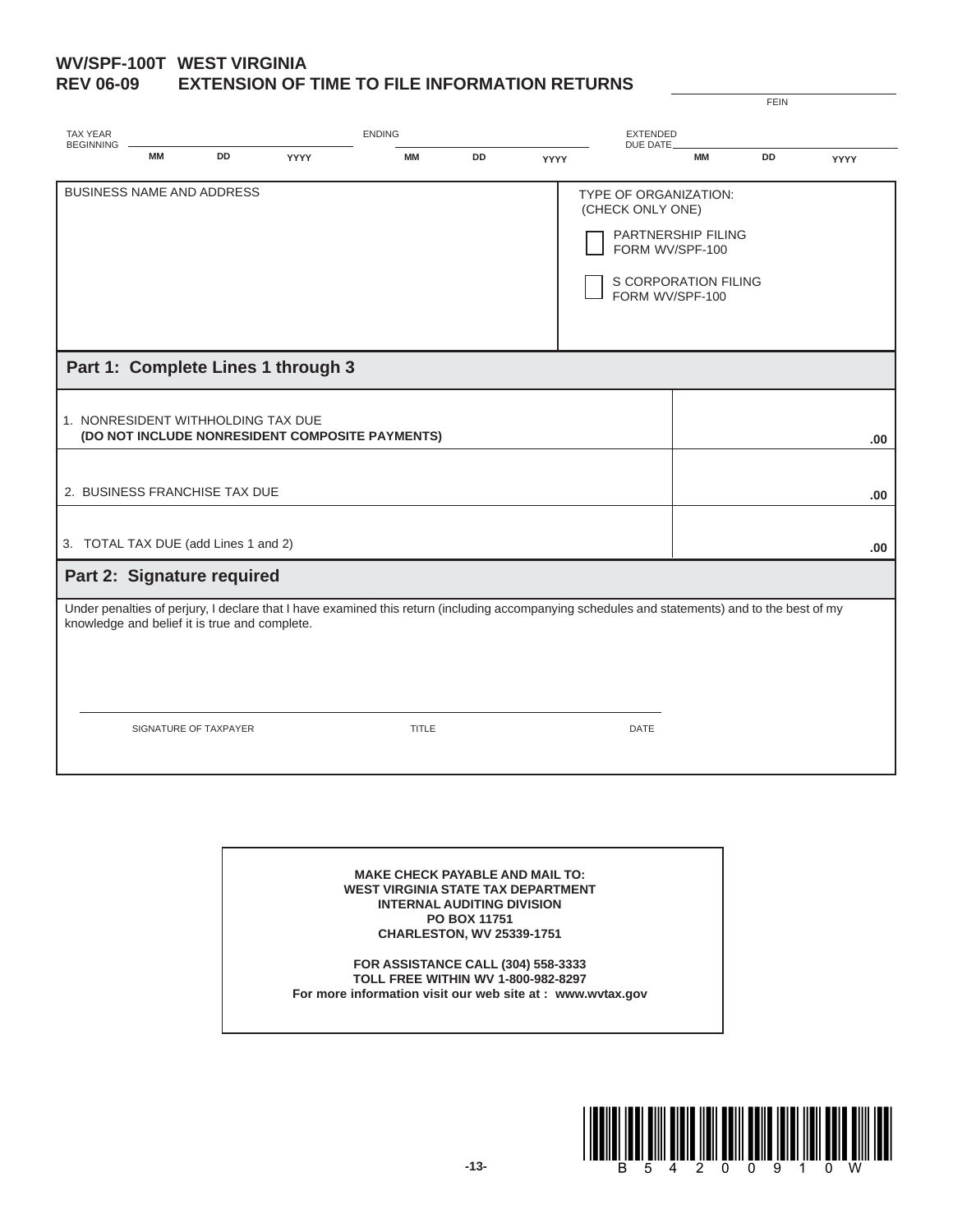**NOTE:** *This form is to be used for requesting an extension of time to file the S Corporation, Partnership and/or Business Franchise Tax Return and for making tentative payments for the pass through entities and the nonresident withholding tax. This form is not a substitute for filing the annual tax returns.*

**WHO MAY FILE -** Any S Corporation or Partnership needing an extension of time to file the West Virginia Income/Business Franchise Tax Return (Form WV/SPF-100) and expecting to owe tax must file Form WV/SPF-100T. Any taxpayer granted an extension of time to file a federal return is granted the same extension of time to file their West Virginia return. An extension of time for filing does not extend the time for payment. To avoid interest and additions to tax for late payment, use this return to make a tentative payment pending the filing of your annual return.

**PAYMENT OF NONRESIDENT WITHHOLDING TAX -** West Virginia tax law (Code §11-21-71a) requires S Corporations and Partnerships to withhold income tax on distributions of West Virginia source income (whether actual or deemed distributions) to nonresident shareholders and partners. The withholding tax rate is 6.5%.

The nonresident withholding tax is due and payable with this request. You must remit by the unextended due date, 90% of the nonresident withholding tax due for the taxable year or 100% of the tax paid for the prior taxable year, if the prior tax year was a full 12 months and tax was paid. If the balance due on your annual return is paid by the last day of your extension and the amount due is 10% or less of the tax due for the taxable year, no additions to tax will be imposed on the balance remitted. Overpayments may be refunded or credited to next year's withholding.

**WHEN TO FILE –** An S Corporation's annual West Virginia Income/Business Franchise Tax return is due on or before the fifteenth day of the third month following the close of the taxable year. A Partnership's annual West Virginia Income/Business Franchise Tax return is due on or before the fifteenth day of the fourth month following the close of the taxable year.

**CLAIMING OF TENTATIVE PAYMENT –** A tentative payment made by filing form WV/SPF-100T must be claimed on line 11 of your West Virginia Income/Business Franchise Tax return (Form WV/SPF-100).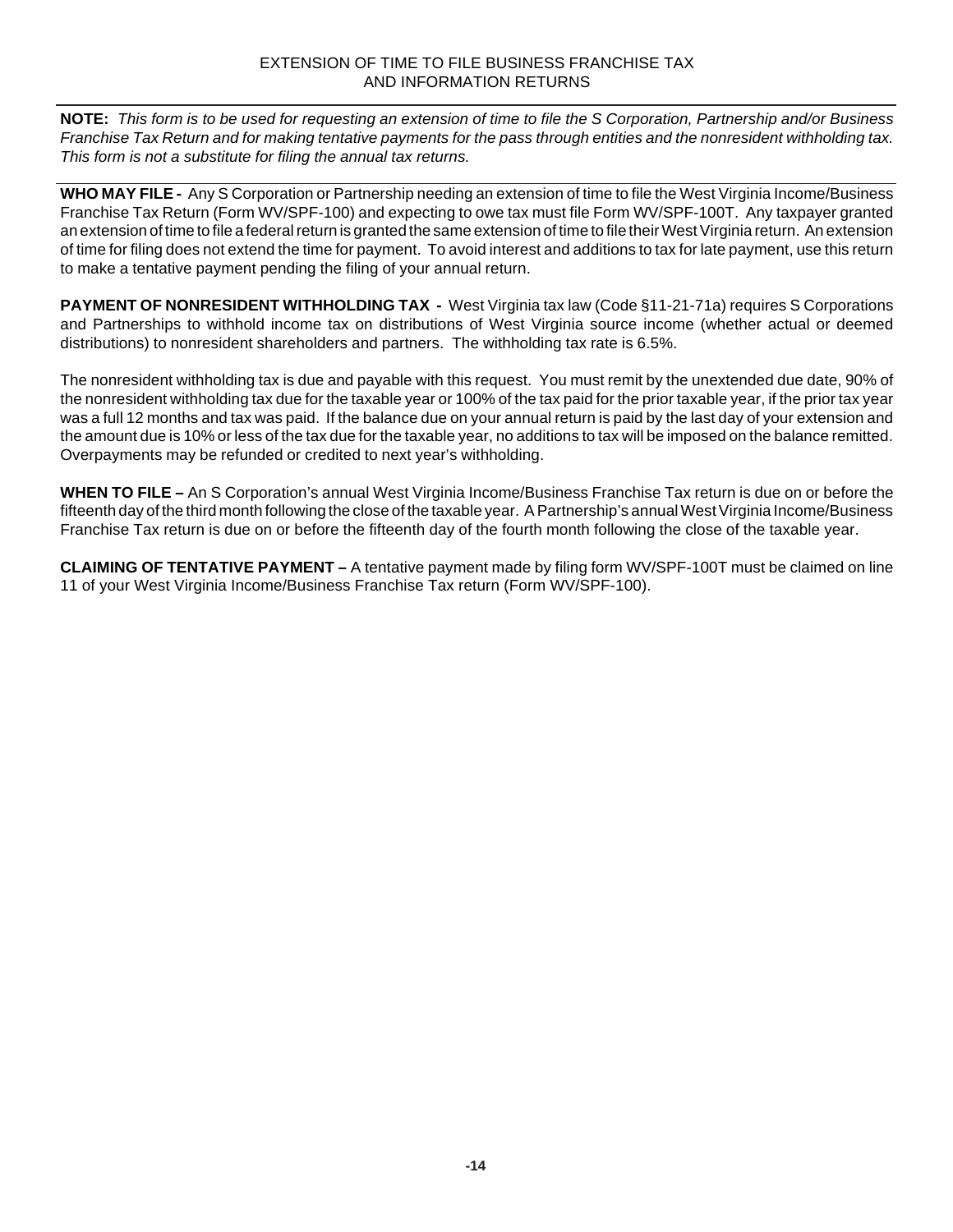$\overline{a}$ 

# **Statement Of West Virginia Income Tax Withheld For Nonresident Individual or Organization**

**Read Instructions On Reverse Side**

|                                                                             |  |                                              |                                      | Read instructions On Reverse Side                                                                                                   |           |              |                                     |  |  |
|-----------------------------------------------------------------------------|--|----------------------------------------------|--------------------------------------|-------------------------------------------------------------------------------------------------------------------------------------|-----------|--------------|-------------------------------------|--|--|
|                                                                             |  | ORGANIZATION NAME AND MAILING ADDRESS        |                                      | NONRESIDENT'S NAME AND MAILING ADDRESS                                                                                              |           |              |                                     |  |  |
| Name (please type or print)                                                 |  |                                              |                                      | Name (please type or print)                                                                                                         |           |              |                                     |  |  |
| <b>Street or Post Office Box</b>                                            |  |                                              |                                      | <b>Street or Post Office Box</b>                                                                                                    |           |              |                                     |  |  |
| City/Town                                                                   |  | <b>State</b>                                 | Zip Code                             | City/Town<br>Zip Code<br><b>State</b>                                                                                               |           |              |                                     |  |  |
| West Virginia Identification Number                                         |  |                                              | <b>Federal Identification Number</b> | Social Security Number                                                                                                              |           |              | West Virginia Identification Number |  |  |
| Check One:<br><b>Trust</b>                                                  |  | S Corporation                                | Partnership                          | 1. Income subject to withholding for nonresident<br>as reported on organization's S Corporation,<br>Partnership or Fiduciary Return |           | \$           |                                     |  |  |
| Estate                                                                      |  | <b>Limited Liability Company</b>             |                                      | 2. Amount of West Virginia income tax withheld<br>and remitted (See instructions)                                                   | \$        |              |                                     |  |  |
| Taxable Year of Organization                                                |  | <b>BEGINNING</b>                             |                                      | <b>ENDING</b>                                                                                                                       |           |              |                                     |  |  |
|                                                                             |  | <b>MM</b>                                    | <b>DD</b>                            | МM<br><b>YYYY</b>                                                                                                                   | <b>DD</b> | <b>YYYY</b>  |                                     |  |  |
| WV/NRW-2<br>(Rev. 06-09)                                                    |  |                                              |                                      | <b>Statement Of West Virginia Income Tax</b><br>Withheld For Nonresident Individual or Organization                                 |           |              |                                     |  |  |
|                                                                             |  |                                              |                                      | Read Instructions On Reverse Side                                                                                                   |           |              |                                     |  |  |
|                                                                             |  | <b>ORGANIZATION NAME AND MAILING ADDRESS</b> |                                      | <b>NONRESIDENT'S NAME AND MAILING ADDRESS</b>                                                                                       |           |              |                                     |  |  |
| Name (please type or print)                                                 |  |                                              |                                      | Name (please type or print)                                                                                                         |           |              |                                     |  |  |
| <b>Street or Post Office Box</b>                                            |  |                                              |                                      | <b>Street or Post Office Box</b>                                                                                                    |           |              |                                     |  |  |
| City/Town                                                                   |  | <b>State</b>                                 | Zip Code                             | City/Town                                                                                                                           |           | <b>State</b> | Zip Code                            |  |  |
| <b>Federal Identification Number</b><br>West Virginia Identification Number |  |                                              |                                      | Social Security Number<br>West Virginia Identification Number                                                                       |           |              |                                     |  |  |
| Check One:<br>Trust                                                         |  | S Corporation                                | Partnership                          | 1. Income subject to withholding for nonresident<br>as reported on organization's S Corporation,<br>Partnership or Fiduciary Return |           | \$           |                                     |  |  |
| Estate                                                                      |  | Limited Liability Company                    |                                      | 2. Amount of West Virginia income tax withheld                                                                                      |           | $\$\$        |                                     |  |  |

| Taxable<br>Year of Organization | <b>BEGINNING</b> |           |    |             | <b>ENDING</b> |     |    |      |  |
|---------------------------------|------------------|-----------|----|-------------|---------------|-----|----|------|--|
|                                 |                  | <b>MM</b> | DD | <b>vvvv</b> |               | M M | DD | YYYY |  |

**TO BE FILED IN THE ABSENCE OF FORM WV/NRW-4, WEST VIRGINIA NONRESIDENT INCOME TAX AGREEMENT**

and remitted (See instructions) ....................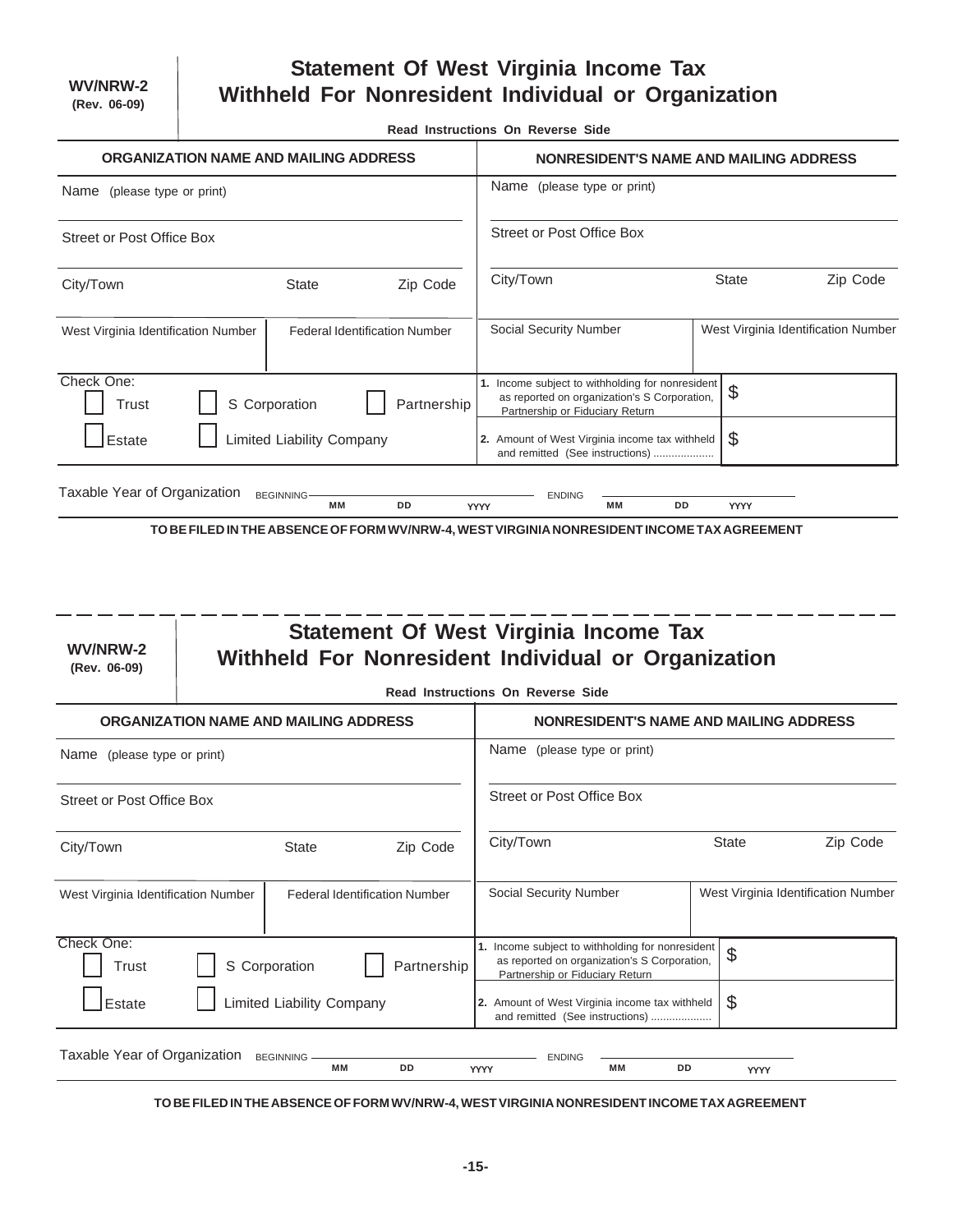## **INSTRUCTIONS**

**Who Must File**: Every partnership, S Corporation, estate or trust ("Organization") deriving income or gain from West Virginia sources must complete Form WV/NRW-2 for each NONRESIDENT partner, shareholder, or beneficiary, ("Nonresident Distributee") who received distributions (actual or deemed) of West Virginia source income or gain from such Organization unless the Organization shows on its Schedule K-1's for Nonresident Distributees (or as an attachment thereto) the information required by the Tax Commissioner. A corporate partner or beneficiary is a nonresident when its commercial domicile is located outside West Virginia.

**When and Where to File**: Form WV/NRW-2 and remittance must accompany the Organization's West Virginia income tax return when it is filed. Partnerships/ S Corporations mail returns to West Virginia State Tax Department, PO Box 11751, Charleston, WV 25339-1751. Trusts mail returns to West Virginia State Tax Department, PO Box 1071, Charleston, WV 25324-1071. This form may be copied or a facsimile made and distributed as follows: (1) one copy to be attached to the Organization's West Virginia tax return, (2) one copy for the Organization's records, and (3) two copies must be furnished to each nonresident distributee from whom West Virginia income tax is withheld.

**Amount of Withholding**: The withholding tax rate is 6.5% of the amount subject to withholding.

**Nonresident Distributees:** The Nonresident individual named on this Form WV/NRW-2 is required to file a West Virginia Personal Income Tax Return (Form IT-140) with this Department by mailing it to PO Box 1071, Charleston, WV 25324-1071. The amount entered on Line 2, Form WV/NRW-2, is allowed as a credit against the individual's West Virginia personal income tax liability for the taxable year and should be claimed as West Virginia income tax withheld. Attach a copy of Form WV/NRW-2 to the Form IT-140 in the space provided for attaching the Federal withholding form, Federal Form W-2.

If the Nonresident is an entity taxable as a corporation, it is required to file a West Virginia Corporation Net Income/Business Franchise Tax Return (WV/ CNF-120) with the Department by mailing it to PO Box 1202, Charleston, WV 25324-1202. The amount entered on Line 2, Form WV/NRW-2, is allowed as a credit against the corporation's West Virginia corporation net income tax liability and should be claimed as estimated tax paid. Attach a copy of WV/ NRW-2 to the Form WV/CNF-120.

**Taxable Years:** If the Nonresident Distributee's taxable year is the same as the taxable year of the Organization, the Distributee is required to report the income and claim withholding on the Distributee's annual West Virginia income tax return for that taxable year. If the taxable years are different, the Distributee reports the income and claims withholding tax credit on the Distributee's annual West Virginia income tax return filed for the taxable year during which the Organization's taxable year ended. **A copy of this Form must be attached to the Distributee's annual return.**

### **INSTRUCTIONS**

**Who Must File**: Every partnership, S Corporation, estate or trust ("Organization") deriving income or gain from West Virginia sources must complete Form WV/NRW-2 for each NONRESIDENT partner, shareholder, or beneficiary, ("Nonresident Distributee") who received distributions (actual or deemed) of West Virginia source income or gain from such Organization unless the Organization shows on its Schedule K-1's for Nonresident Distributees (or as an attachment thereto) the information required by the Tax Commissioner. A corporate partner or beneficiary is a nonresident when its commercial domicile is located outside West Virginia.

**When and Where to File**: Form WV/NRW-2 and remittance must accompany the Organization's West Virginia income tax return when it is filed. Partnerships/ S Corporations mail returns to West Virginia State Tax Department, PO Box 11751, Charleston, WV 25339-1751. Trusts mail returns to West Virginia State Tax Department, PO Box 1071, Charleston, WV 25324-1071. This form may be copied or a facsimile made and distributed as follows: (1) one copy to be attached to the Organization's West Virginia tax return, (2) one copy for the Organization's records, and (3) two copies must be furnished to each nonresident distributee from whom West Virginia income tax is withheld.

**Amount of Withholding**: The withholding tax rate is 6.5% of the amount subject to withholding.

**Nonresident Distributees:** The Nonresident individual named on this Form WV/NRW-2 is required to file a West Virginia Personal Income Tax Return (Form IT-140) with this Department by mailing it to PO Box 1071, Charleston, WV 25324-1071. The amount entered on Line 2, Form WV/NRW-2, is allowed as a credit against the individual's West Virginia personal income tax liability for the taxable year and should be claimed as West Virginia income tax withheld. Attach a copy of Form WV/NRW-2 to the Form IT-140 in the space provided for attaching the Federal withholding form, Federal Form W-2.

If the Nonresident is an entity taxable as a corporation, it is required to file a West Virginia Corporation Net Income/Business Franchise Tax Return (WV/ CNF-120) with the Department by mailing it to PO Box 1202, Charleston, WV 25324-1202. The amount entered on Line 2, Form WV/NRW-2, is allowed as a credit against the corporation's West Virginia corporation net income tax liability and should be claimed as estimated tax paid. Attach a copy of WV/ NRW-2 to the Form WV/CNF-120.

**Taxable Years:** If the Nonresident Distributee's taxable year is the same as the taxable year of the Organization, the Distributee is required to report the income and claim withholding on the Distributee's annual West Virginia income tax return for that taxable year. If the taxable years are different, the Distributee reports the income and claims withholding tax credit on the Distributee's annual West Virginia income tax return filed for the taxable year during which the Organization's taxable year ended. **A copy of this Form must be attached to the Distributee's annual return.**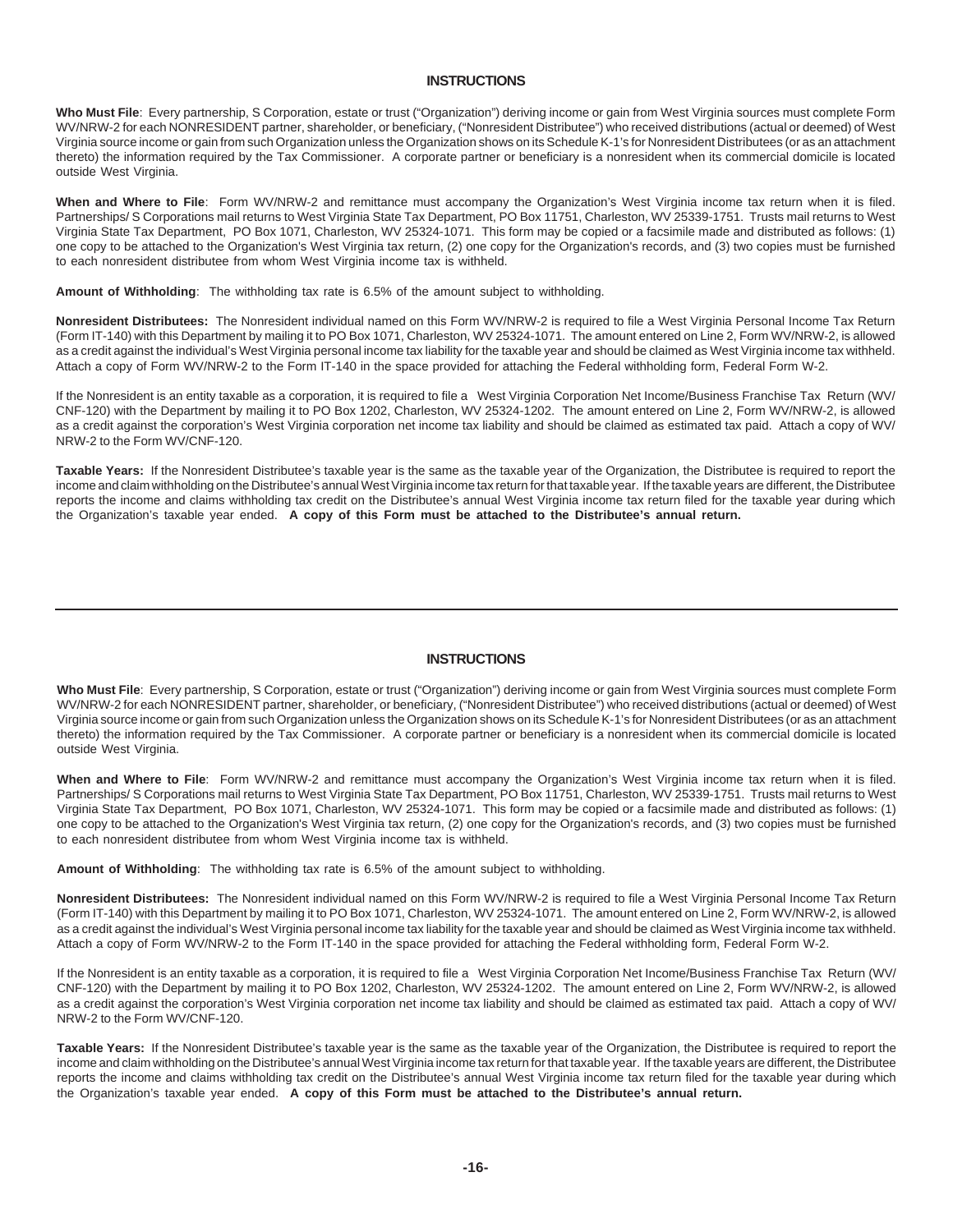**Read Instructions on Reverse Side**

| Part I:<br>ORGANIZATION NAME AND MAILING ADDRESS                                                                                                                                                                                                                                                                             | NONRESIDENT NAME AND MAILING ADDRESS                                                                                                                                                                                                                                                         |
|------------------------------------------------------------------------------------------------------------------------------------------------------------------------------------------------------------------------------------------------------------------------------------------------------------------------------|----------------------------------------------------------------------------------------------------------------------------------------------------------------------------------------------------------------------------------------------------------------------------------------------|
|                                                                                                                                                                                                                                                                                                                              |                                                                                                                                                                                                                                                                                              |
| Name (please type or print)                                                                                                                                                                                                                                                                                                  | Name (please type or print)                                                                                                                                                                                                                                                                  |
| Post Office or Street Address                                                                                                                                                                                                                                                                                                | Post Office or Street Address                                                                                                                                                                                                                                                                |
| City/Town<br><b>State</b><br>Zip Code                                                                                                                                                                                                                                                                                        | City/Town<br>Zip Code<br><b>State</b>                                                                                                                                                                                                                                                        |
| West Virginia Identification Number<br><b>Federal Identification Number</b><br>Type of Organization: (check only one)<br>Partnership<br>S Corporation<br>Estate<br><b>Limited Liability Company</b><br>Trust<br>Taxable Year of Organization:<br>Calendar Year<br><b>Fiscal Year Ending</b><br>State of Commercial Domicile: | Social Security Number<br>or Federal Identification Number<br>Spouse's Social Security Number<br>Type of Nonresident:<br>Individual<br>Corporation<br>Partnership<br>Nonresident's Taxable Year:<br>Calendar Year<br><b>Fiscal Year Ending</b><br>State of Residence or Commercial Domicile: |
| Internal Revenue Service Center Where Organization's Federal Return<br>is Filed:<br>City<br><b>State</b>                                                                                                                                                                                                                     | Internal Revenue Service Center Where Nonresident's Federal Return<br>Is Filed:<br>City<br><b>State</b>                                                                                                                                                                                      |

### **Part II:**

I declare that the above-named Distributee is a nonresident of West Virginia and that the nonresident Distributee hereby agrees to timely file West Virginia Income Tax Returns (Form IT-140 or WV/CNF-120) and pay any income tax due; that the Distributee will include in that return the portion of the above-named Organization's West Virginia income or gain attributable to the nonresident Distributee's interest in such Organization for the taxable year of the Distributee during which this Form is filed with the Organization and for each succeeding taxable year for which the Distributee receives actual or deemed distributions of West Virginia source income or gain; and that this Agreement remains in effect until it is revoked by either the Distributee or the Tax Commissioner.

#### **SIGN HERE**

(Signature of Nonresident Partner, Shareholder, or Beneficiary, or of Authorized Corporate Officer)

(Print Name Signed Above)

(Mailing Address if Different from Above) (Date)

### **Part III:**

#### **NOTICE OF REVOCATION OF NONRESIDENT INCOME TAX AGREEMENT**

**WARNING: COMPLETE ONLY IF REVOKING AGREEMENT** Notice is hereby given that the West Virginia Nonresident Income Tax Agreement (Form WV/NRW-4) previously executed by or on behalf of the abovenamed Nonresident is revoked for taxable years of the above-named Organization (Pass-through entity) that begins after today's date.

## **SIGN**

**HERE**

(Signature of Nonresident Partner, Shareholder, or Beneficiary, or of Authorized Corporate Officer)

(Print Name Signed Above)